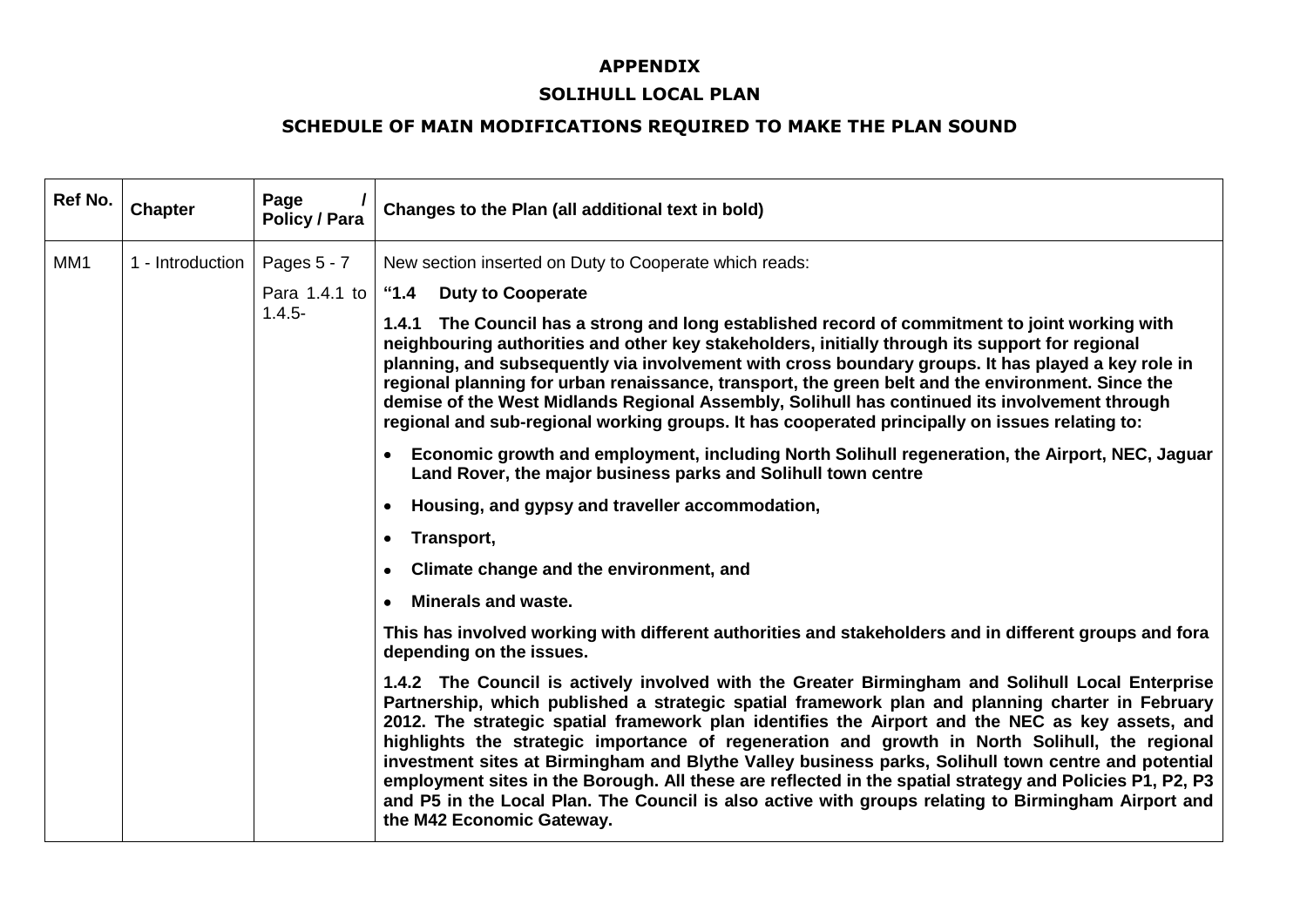| Ref No. | <b>Chapter</b> | Page<br><b>Policy / Para</b> | Changes to the Plan (all additional text in bold)                                                                                                                                                                                                                                                                                                                                                                                                                                                                                                                                                                                                                                                                                                                                                                                                                                                                                                                                                                                                                                                                                                                                                                                                                                                                                                                                                                                                                                                                                                                                                                                                                                                                                                                                     |
|---------|----------------|------------------------------|---------------------------------------------------------------------------------------------------------------------------------------------------------------------------------------------------------------------------------------------------------------------------------------------------------------------------------------------------------------------------------------------------------------------------------------------------------------------------------------------------------------------------------------------------------------------------------------------------------------------------------------------------------------------------------------------------------------------------------------------------------------------------------------------------------------------------------------------------------------------------------------------------------------------------------------------------------------------------------------------------------------------------------------------------------------------------------------------------------------------------------------------------------------------------------------------------------------------------------------------------------------------------------------------------------------------------------------------------------------------------------------------------------------------------------------------------------------------------------------------------------------------------------------------------------------------------------------------------------------------------------------------------------------------------------------------------------------------------------------------------------------------------------------|
|         |                |                              | 1.4.3 Solihull has worked jointly with other authorities on its Strategic Housing Market Area<br>Assessment and on the Gypsy and Traveller Accommodation Assessment. The needs identified in<br>these studies have been reflected in the spatial strategy and Policies P4 and P6. The Council has<br>contributed to the position statement on strategic spatial planning in the Metropolitan Area published<br>in 2011 and the strategic policy framework for the West Midlands Metropolitan Area agreed in June<br>2012, which replaced it. The strategic policy framework maintains the shared commitment to urban<br>renaissance, seeks to ensure the best use of existing urban capacity, and sets out shared policy<br>priorities to support development at key nodes in the Coventry Solihull Warwickshire high technology<br>corridor, at regional investment sites, within the East Birmingham and North Solihull regeneration<br>zone, and at strategic centres including Solihull, to improve access to the Airport and NEC, and to<br>allow strategic adjustments to the green belt only where these would not encourage selective out-<br>migration of people from urban areas or be contrary to regeneration objectives. It recognises that<br>Birmingham and Solihull cannot meet all of their locally generated needs, but that some of this growth<br>is accommodated in the Black Country Joint Core Strategy, thereby supporting urban renaissance.<br>This commitment to urban renaissance and the policy priorities have strongly influenced the spatial<br>strategy and economic growth, housing and transport policies. The Council has also contributed to<br>joint working on strategy and evidence within the Coventry Solihull and Warwickshire sub-region. |
|         |                |                              | 1.4.4 Solihull has been actively involved in the development of the Local Transport Plan 3 for the<br>Metropolitan Area, which has informed the development of the transport policies in this plan. The<br>Local Transport Plan 3 has a strong emphasis on improving access to jobs and on enabling growth<br>whilst managing congestion and supporting urban regeneration. The Council has collaborated with<br>the Highways Agency and Centro in preparing supporting transport related evidence, and with<br>Warwickshire County Council in relation to by-pass improvement lines.                                                                                                                                                                                                                                                                                                                                                                                                                                                                                                                                                                                                                                                                                                                                                                                                                                                                                                                                                                                                                                                                                                                                                                                                 |
|         |                |                              | 1.4.5 The Council has worked with other authorities within the Coventry Solihull and Warwickshire<br>sub-region on climate change issues, including the publication of the Renewable Energy and Low<br>Carbon Resource and Feasibility Study 2010, and across the region on the West Midlands Renewable<br>Energy Capacity Study 2011. Biodiversity issues are considered jointly within the Coventry Solihull<br>and Warwickshire sub-region, whilst waste management is coordinated through the West Midlands<br>Technical Advisory Body on Waste. Solihull works closely with Warwickshire County Council on<br>minerals and has been involved with the West Midlands Aggregates Working Party on the sub-<br>regional apportionment of the National and Local Guidelines for Aggregates Provision, which has<br>informed the minerals policy in this plan."                                                                                                                                                                                                                                                                                                                                                                                                                                                                                                                                                                                                                                                                                                                                                                                                                                                                                                                       |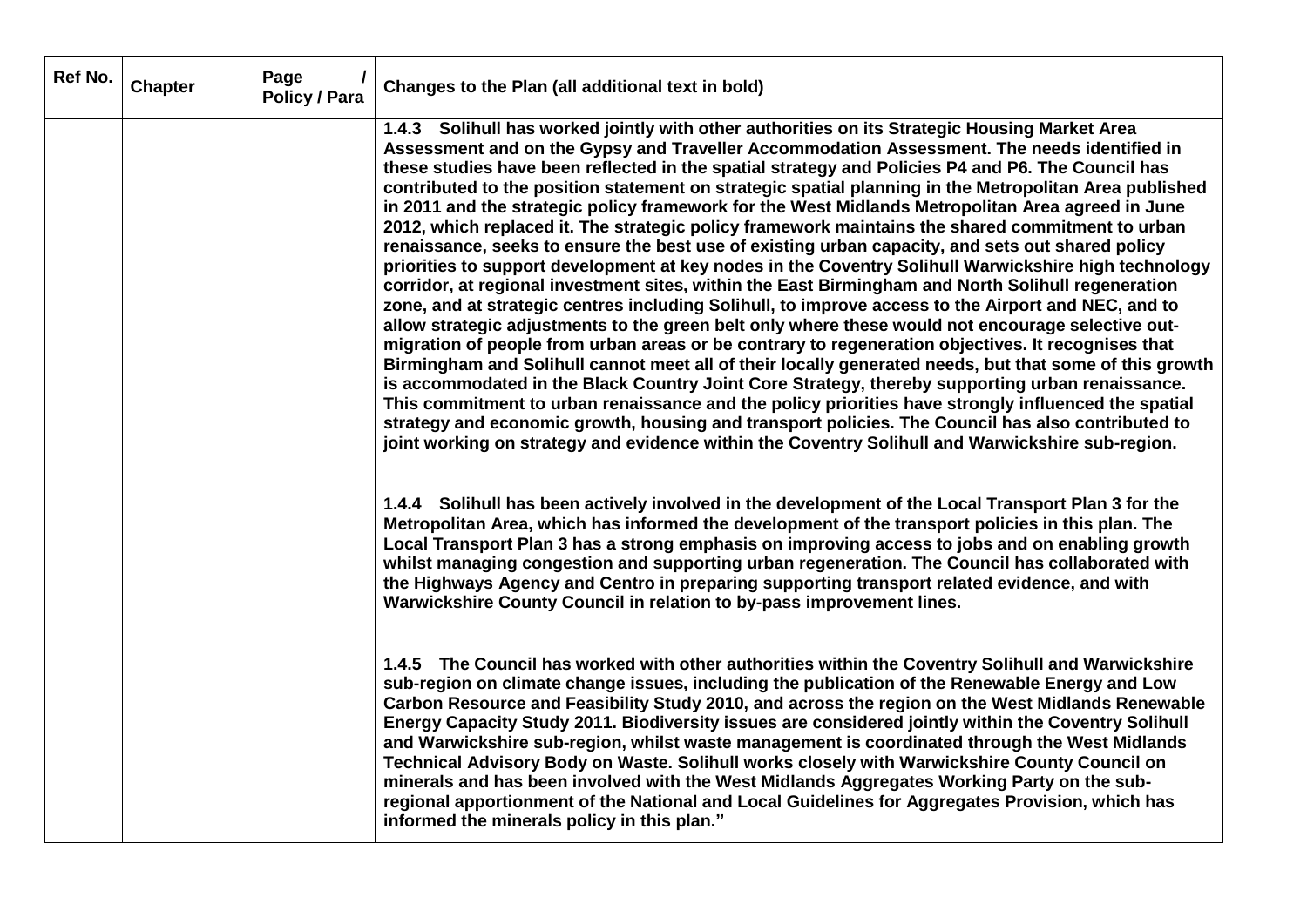| Ref No.         | <b>Chapter</b>                                      | Page<br><b>Policy / Para</b> | Changes to the Plan (all additional text in bold)                                                                                                                                                                                                                                                                                                                                                                                                                                                                                                                                                                                                                                                                                                                                                                                                                                                                                                                                                                                                                                                                                                                                                                                                                                                                                                                                                                                                                                           |
|-----------------|-----------------------------------------------------|------------------------------|---------------------------------------------------------------------------------------------------------------------------------------------------------------------------------------------------------------------------------------------------------------------------------------------------------------------------------------------------------------------------------------------------------------------------------------------------------------------------------------------------------------------------------------------------------------------------------------------------------------------------------------------------------------------------------------------------------------------------------------------------------------------------------------------------------------------------------------------------------------------------------------------------------------------------------------------------------------------------------------------------------------------------------------------------------------------------------------------------------------------------------------------------------------------------------------------------------------------------------------------------------------------------------------------------------------------------------------------------------------------------------------------------------------------------------------------------------------------------------------------|
| MM <sub>2</sub> | 5 - The Spatial<br>Strategy<br>for<br>Solihull      | Page 30                      | Insert a new overarching policy after para 5.2.3 as follows:<br>"National Policy 1 - National Planning Policy Framework Presumption in Favour of Sustainable<br><b>Development</b><br>When considering development proposals the Council will take a positive approach that reflects the<br>presumption in favour of sustainable development contained in the National Planning Policy<br>Framework. It will always work proactively with applicants jointly to find solutions which mean that<br>proposals can be approved wherever possible, and to secure development that improves the<br>economic, social and environmental conditions in the area.<br>Planning applications that accord with the policies in this Local Plan (and, where relevant, with<br>polices in neighbourhood plans) will be approved without delay, unless material considerations<br>indicate otherwise.<br>Where there are no policies relevant to the application or relevant policies are out of date at the time<br>of making the decision then the Council will grant permission unless material considerations indicate<br>otherwise - taking into account whether:<br>Any adverse impacts of granting permission would significantly and demonstrably outweigh the<br>$\bullet$<br>benefits, when assessed against the policies in the National Planning Policy Framework taken<br>as a whole; or<br>Specific policies in that Framework indicate that development should be restricted."<br>$\bullet$ |
| MM <sub>3</sub> | 5 - The Spatial<br>Strategy<br>for<br>Solihull      | Page 36<br>Para 5.4.12       | In the heading before 5.4.12 delete the following text:<br>'Supporting a sub-regional approach to reducing and managing waste with neighbouring authorities'<br>Replace with:<br>'Seeking to manage an equivalent tonnage of waste to that arising'                                                                                                                                                                                                                                                                                                                                                                                                                                                                                                                                                                                                                                                                                                                                                                                                                                                                                                                                                                                                                                                                                                                                                                                                                                         |
| MM4             | $\overline{7}$<br>Sustainable<br>Economic<br>Growth | Page 52<br>Para 7.2.14       | New paragraph on Birmingham Business Park inserted after Para. 7.2.13 which reads:<br>"The extension land requires land to be taken from the green belt. Birmingham Business Park is a key<br>economic asset within the M42 Economic Gateway that supports substantial employment and has<br>potential for further sustainable growth to create new jobs and contribute significantly to<br>regeneration. The extension to Birmingham Business Park will help it to meet this potential for job<br>creation and regeneration through accessible and sustainable economic development, close to an<br>area where employment and regeneration of the urban fabric is particularly needed. Without the                                                                                                                                                                                                                                                                                                                                                                                                                                                                                                                                                                                                                                                                                                                                                                                         |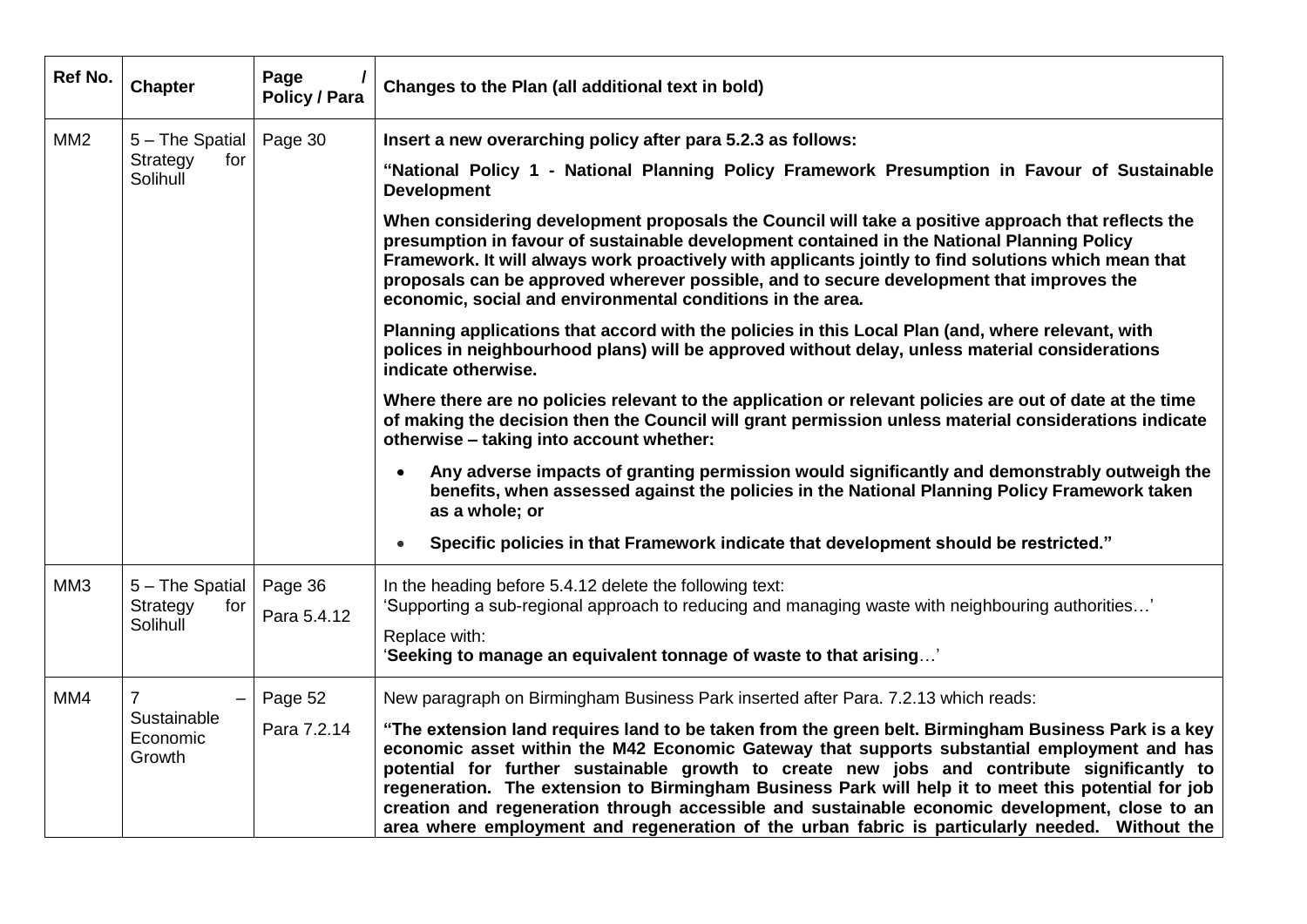| Ref No.         | <b>Chapter</b>                                      | Page<br><b>Policy / Para</b>   | Changes to the Plan (all additional text in bold)                                                                                                                                                                                                                                                                                                                                                                                                                                                                                                                                                                                                                                                                                                                                                                                                                                                                                             |
|-----------------|-----------------------------------------------------|--------------------------------|-----------------------------------------------------------------------------------------------------------------------------------------------------------------------------------------------------------------------------------------------------------------------------------------------------------------------------------------------------------------------------------------------------------------------------------------------------------------------------------------------------------------------------------------------------------------------------------------------------------------------------------------------------------------------------------------------------------------------------------------------------------------------------------------------------------------------------------------------------------------------------------------------------------------------------------------------|
|                 |                                                     |                                | extension the business park has little to offer in terms of uncommitted space should a major occupier<br>require accommodation. The urban area, locally, holds little prospect of providing a site that would<br>have the advantages of access and setting that would attract an appropriate quality of development.<br>The extension of the business park to the south west, as proposed, is capable of implementation in a<br>way that will be sensitive to and enhances landscape features, sensitive to local amenity, retains an<br>important green corridor and minimises adverse affects on the countryside and on green belt<br>objectives. These are the exceptional circumstances for releasing green belt land to provide a limited<br>extension to the business park."                                                                                                                                                            |
| MM <sub>5</sub> | $\overline{7}$<br>Sustainable<br>Economic<br>Growth | Page 53<br>Policy P2<br>Para 1 | Paragraph 1 inserted to Policy P2, which reads:<br>"The Council will maintain strong and competitive Town Centres. Town Centres will be the focus for<br>all new developments including retail and other commercial development in line with the Town Centre<br>first approach of the National Planning Policy Framework."                                                                                                                                                                                                                                                                                                                                                                                                                                                                                                                                                                                                                    |
| MM <sub>6</sub> | $\overline{7}$<br>Sustainable<br>Economic<br>Growth | Page 53<br>Policy P2           | Amend text to point i. of Policy P2 to now read:<br>"i. The extent of the town centre to focus commercial and leisure activity"<br>Delete point v. of P2 and replace with:<br>v. About 34,000 sqm of additional comparison retail floorspace by 2021; a further 23,000 sqm 2021 to<br>2026; and an additional 2,800 sqm of convenience retail floorspace to 2026."<br>Amend text to 2nd sentence of the final paragraph of Policy P2 to now read:<br>" Proposals for main town centre uses will be expected to locate in Solihull Town Centre and/or Shirley<br>and Chelmsley Wood town centres"                                                                                                                                                                                                                                                                                                                                              |
| MM7             | $\overline{7}$<br>Sustainable<br>Economic<br>Growth | Page 55<br>Para 7.4.1          | Insert before paragraph 7.4.1 a new paragraph to read as follows:<br>"The approach to main town centre uses follows the 'town centres first principle' of the National<br>Planning Policy Framework which requires retail and other town centre uses to be located in town<br>centres. Elsewhere, the evidence base suggests limited capacity for additional retail development<br>outside the main centres (about 5,000 sqm gross comparison retail by 2021). Wherever possible this<br>should be located in town centres. However, it is acknowledged that some retail formats cannot be<br>easily accommodated within town centres. In such circumstances, the sequential test set out in<br>National Planning Policy Framework will be applied in the determination of planning applications.<br>Proposals for retailing and other town centre uses in smaller centres will be considered in accordance<br>with Policy P19 of this plan." |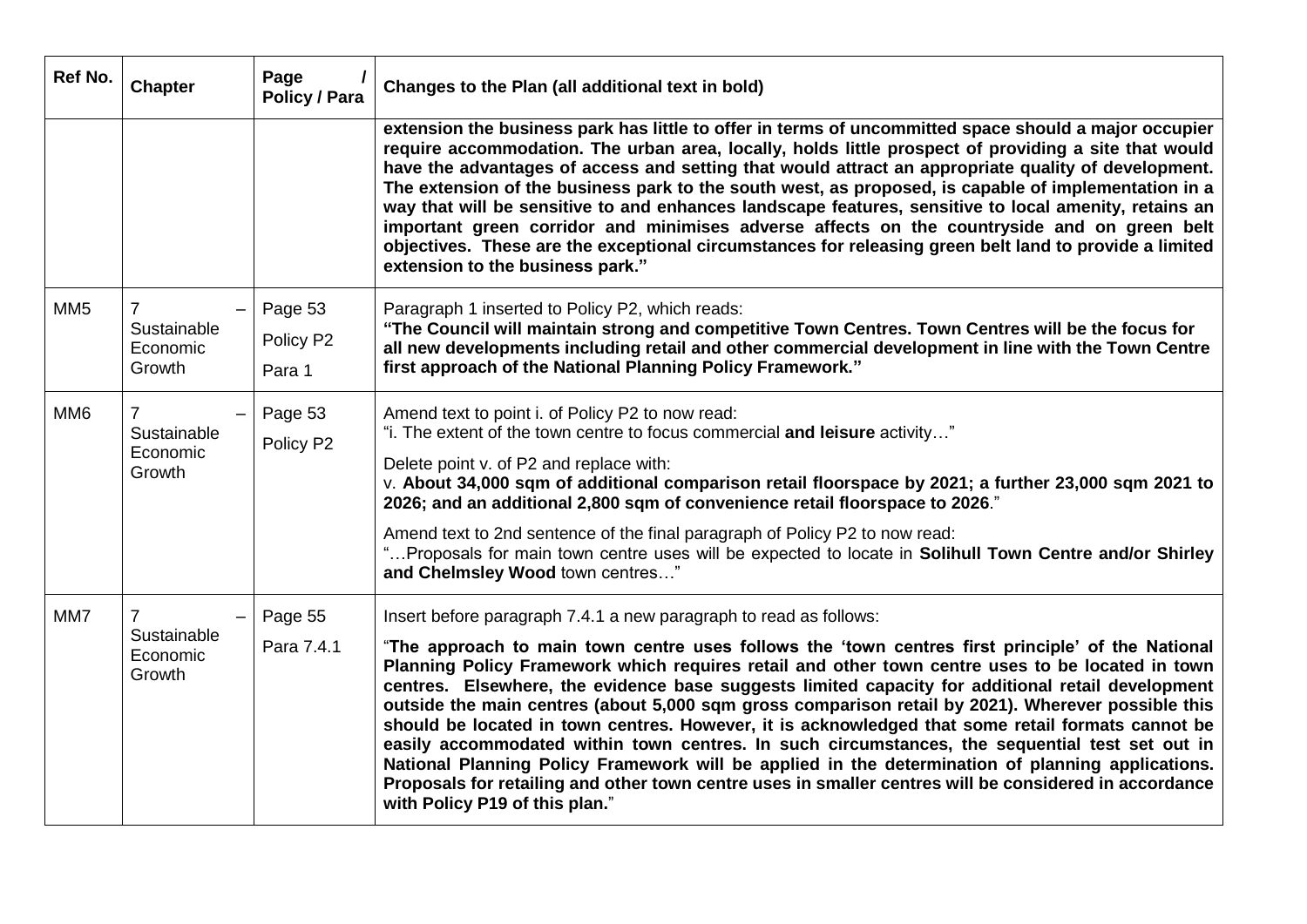| Ref No.         | <b>Chapter</b>                                                | Page<br><b>Policy / Para</b>                   | Changes to the Plan (all additional text in bold)                                                                                                                                                                                                                                                                                                                                                                                                                                                                                                                                                                                                                                                                                                                                                                                                                                                                                                               |
|-----------------|---------------------------------------------------------------|------------------------------------------------|-----------------------------------------------------------------------------------------------------------------------------------------------------------------------------------------------------------------------------------------------------------------------------------------------------------------------------------------------------------------------------------------------------------------------------------------------------------------------------------------------------------------------------------------------------------------------------------------------------------------------------------------------------------------------------------------------------------------------------------------------------------------------------------------------------------------------------------------------------------------------------------------------------------------------------------------------------------------|
| MM8             | $\overline{\phantom{0}}$<br>Sustainable<br>Economic<br>Growth | Page 55<br>Policy P2<br><b>Final Para</b>      | New sub-heading and paragraph on 'Main Town Centre Uses Elsewhere' inserted as final paragraph to Policy<br>P2, which reads:<br>"MAIN TOWN CENTRE USES ELSEWHERE<br>The Plan seeks to ensure the vitality of its town centres as the heart of their communities. Proposals<br>for main town centre uses will be expected to locate in town centres <sup>1</sup> . Proposals for main town centre<br>uses elsewhere, that do not accord with the policies and proposals of this local plan, will be<br>considered in the light of the requirements of the National Planning Policy Framework. Elsewhere<br>there is a presumption against development unless it is promoted by the policies and proposals of the<br>Plan. This approach is justified by the terms of the National Planning Policy Framework, the<br>opportunities available for development in the Borough's town centres and by the findings of the<br><b>Council's Retail Capacity Study."</b> |
| MM <sub>9</sub> | Sustainable<br>Economic<br>Growth                             | Page 56<br>Para 7.4.8                          | Paragraph 7.4.8 - add text at the end of the paragraph as follows:<br>" Evidence suggests there may be capacity for additional retail development over and above this.<br>Where possible, any additional retail development should be provided for in Solihull Town centre or,<br>where appropriate, other town centres in accordance with the sequential test set out in national<br>policy."                                                                                                                                                                                                                                                                                                                                                                                                                                                                                                                                                                  |
| <b>MM10</b>     | Sustainable<br>Economic<br>Growth                             | Page 57<br>Para 7.4.10                         | Paragraph 7.4.10 add text after the bullet points as follows:<br>"In accordance with the design principles in the policy, it is anticipated that the Touchwood<br>opportunity site will seamlessly extend the Touchwood shopping centre that is an established part of<br>the primary shopping area and is a primary retail frontage."                                                                                                                                                                                                                                                                                                                                                                                                                                                                                                                                                                                                                          |
| <b>MM11</b>     | $\overline{7}$<br>Sustainable<br>Economic<br>Growth           | Page 58<br>Solihull Town<br>Centre<br>Strategy | Under Solihull Town Centre Strategy - Opportunity Sites, a) Touchwood, 1. Appropriate land uses, include a<br>fifth bullet point as follows:<br>• "Leisure, including food and beverages"                                                                                                                                                                                                                                                                                                                                                                                                                                                                                                                                                                                                                                                                                                                                                                       |
| <b>MM12</b>     | 8 - Providing<br>Homes for All                                | Page 68<br>Policy P4                           | Point a), paragraph 4:<br>"at least" deleted from the text immediately before "40%".                                                                                                                                                                                                                                                                                                                                                                                                                                                                                                                                                                                                                                                                                                                                                                                                                                                                            |

 $1$  Reference to ' town centres' has been subsequently amended by Main Modification 6.

 $\overline{a}$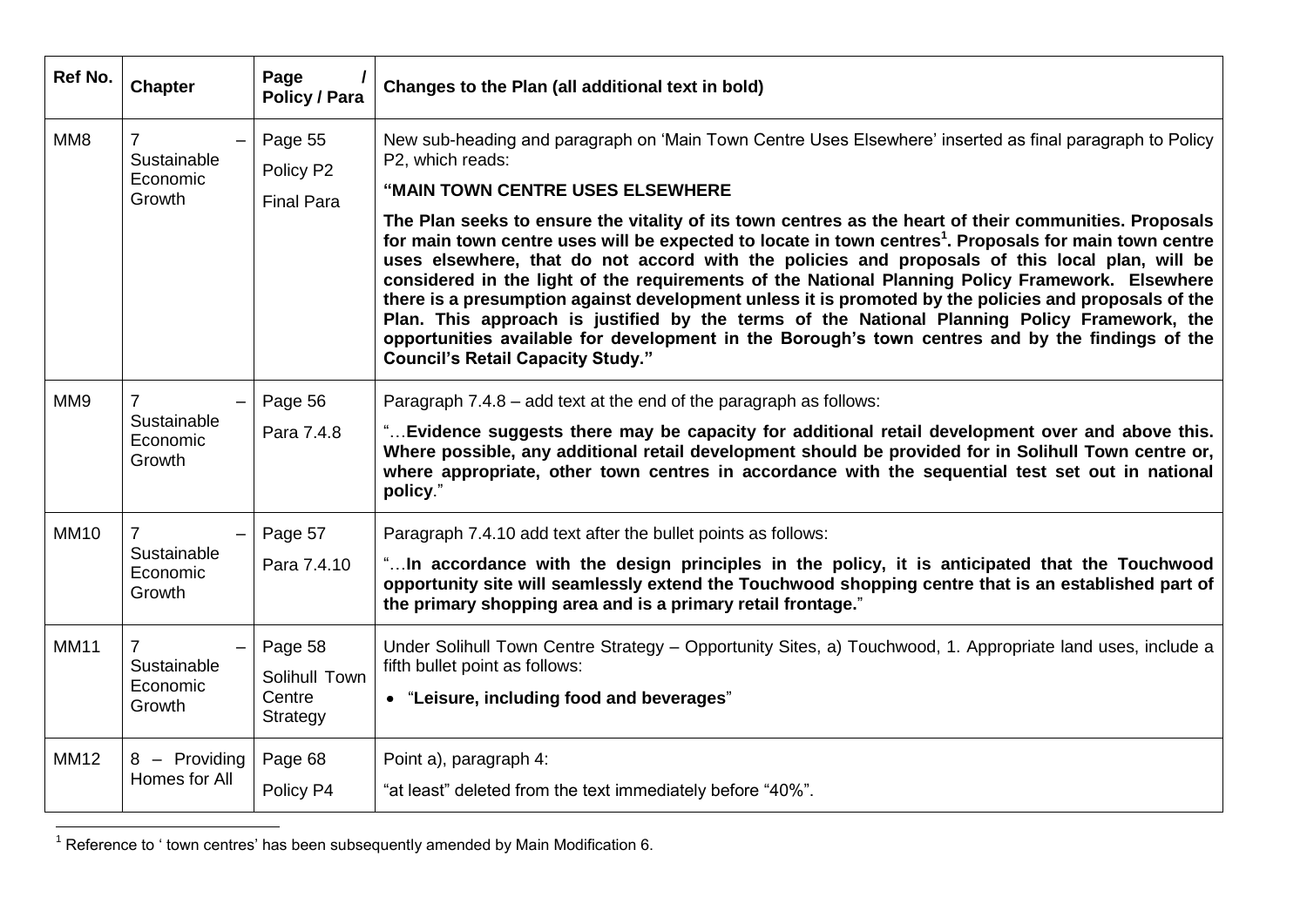| Ref No.     | <b>Chapter</b>                 | Page<br>Policy / Para | Changes to the Plan (all additional text in bold)                                                                                                                                                                                                                                                                                                                                                                                                                                                                                                                                                                                                                                                                                                                                                                                                                                                                                                                                                                                                                                                                                                                |
|-------------|--------------------------------|-----------------------|------------------------------------------------------------------------------------------------------------------------------------------------------------------------------------------------------------------------------------------------------------------------------------------------------------------------------------------------------------------------------------------------------------------------------------------------------------------------------------------------------------------------------------------------------------------------------------------------------------------------------------------------------------------------------------------------------------------------------------------------------------------------------------------------------------------------------------------------------------------------------------------------------------------------------------------------------------------------------------------------------------------------------------------------------------------------------------------------------------------------------------------------------------------|
| <b>MM13</b> | 8 - Providing<br>Homes for All | Page 72<br>Policy P5  | In the first paragraph of Policy P5 amend figures to include overall housing provision figure (11,000) and time<br>period $(2006 - 2028)$ as follows:<br>"The Council will allocate sufficient land for 3,960 net additional homes to ensure sufficient housing land<br>supply to deliver 11,000 additional homes in the period 2006 - 2028. The allocations will be part of the overall                                                                                                                                                                                                                                                                                                                                                                                                                                                                                                                                                                                                                                                                                                                                                                         |
|             |                                |                       | housing land supply detailed in the table below (Fig. 14)."                                                                                                                                                                                                                                                                                                                                                                                                                                                                                                                                                                                                                                                                                                                                                                                                                                                                                                                                                                                                                                                                                                      |
| <b>MM14</b> | 8 - Providing                  | Page 72               | In the third paragraph of Policy P5 delete second sentence and insert new sentence as follows:                                                                                                                                                                                                                                                                                                                                                                                                                                                                                                                                                                                                                                                                                                                                                                                                                                                                                                                                                                                                                                                                   |
|             | Homes for All                  | Policy P5             | Sites will not be released for development before they reach their specified phase, unless existing"<br>housing land supply falls below national planning policy deliverable housing land supply<br>requirements."                                                                                                                                                                                                                                                                                                                                                                                                                                                                                                                                                                                                                                                                                                                                                                                                                                                                                                                                               |
| <b>MM15</b> | 8 - Providing                  | Page 73               | Insert new paragraph before paragraph 8.4.1:                                                                                                                                                                                                                                                                                                                                                                                                                                                                                                                                                                                                                                                                                                                                                                                                                                                                                                                                                                                                                                                                                                                     |
|             | Homes for All                  | Para 8.4.1            | "The housing land provision target of 11,000 net additional dwellings (2006-2028) reflects the<br>requirement recommended by the West Midlands Regional Spatial Strategy Phase II Revision Panel<br>Report which objectively assessed housing need. Around 65% of growth is projected to emerge from<br>net migration into Solihull on the basis of past trends. The projected level of growth may reduce with<br>the successful continued implementation of the West Midlands Urban Renaissance Strategy which<br>seeks to develop urban areas in such a way that they can increasingly meet their own economic and<br>social needs in order to counter the unsustainable movement of people and jobs facilitated by<br>previous strategies, including the need to direct development to those parts of the West Midlands<br>Region needing housing. The Panel's assessment of housing need took the 2006-based household<br>projections into account. Subsequent 2008-based and interim 2011-based household projections<br>project a lower level of household growth for Solihull, providing further confidence that the provision<br>target will meet need." |
| <b>MM16</b> | 8 - Providing<br>Homes for All | Page 73               | Delete last sentence of paragraph 8.4.1 and amend to read:                                                                                                                                                                                                                                                                                                                                                                                                                                                                                                                                                                                                                                                                                                                                                                                                                                                                                                                                                                                                                                                                                                       |
|             |                                | Para 8.4.1            | "Solihull is recognised for its high quality environment which attracts residents and investors to the<br>Region. The key Regional objective of stemming out migration can be best served by preserving and<br>enhancing Solihull's environment. The Council has assessed housing land supply throughout the<br>development of the West Midlands Regional Spatial Strategy taking a "bottom-up" approach through<br>detailed site assessment and the Strategic Housing Land Availability Assessment. It is considered that<br>11,000 (net) additional homes can be delivered towards meeting projected household growth of 14,000<br>households (2006 – 2028). This is the level of housing provision that the Council considers can be provided<br>without adverse impact on the Meriden Gap, without an unsustainable short-term urban extension south of                                                                                                                                                                                                                                                                                                      |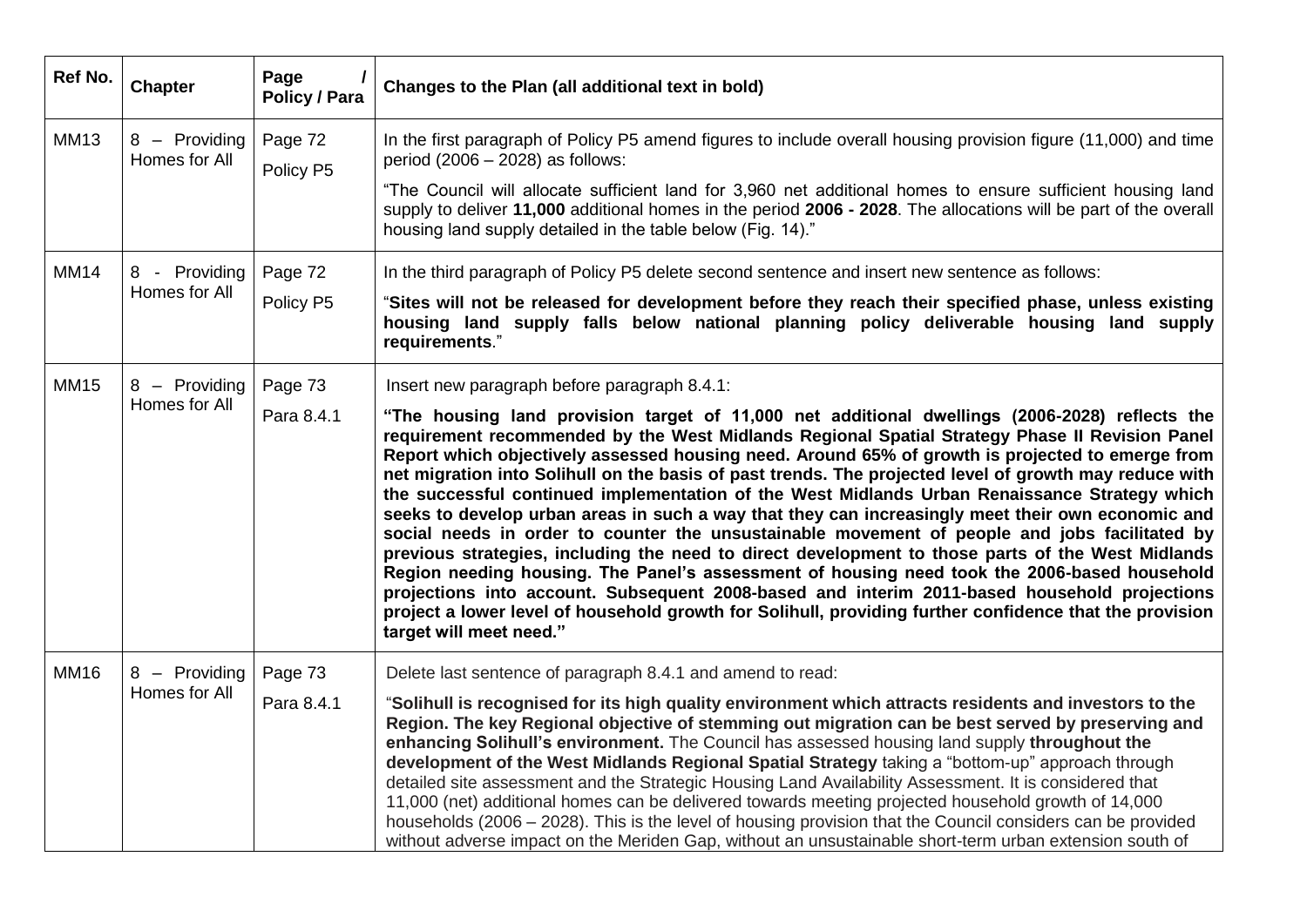| Ref No.     | <b>Chapter</b> | Page<br><b>Policy / Para</b> | Changes to the Plan (all additional text in bold)                                                                                                                                                                                                                                                                                                                                                                                                                                                                                                                                                                                                                                                                                                                                                                               |
|-------------|----------------|------------------------------|---------------------------------------------------------------------------------------------------------------------------------------------------------------------------------------------------------------------------------------------------------------------------------------------------------------------------------------------------------------------------------------------------------------------------------------------------------------------------------------------------------------------------------------------------------------------------------------------------------------------------------------------------------------------------------------------------------------------------------------------------------------------------------------------------------------------------------|
|             |                |                              | Shirley and without risking any more generalised threat to Solihull's high quality environment. Substantial<br>housing growth beyond this would:                                                                                                                                                                                                                                                                                                                                                                                                                                                                                                                                                                                                                                                                                |
|             |                |                              | adversely impact on infrastructure which sustains regional assets (e.g. the airport, the NEC,<br>Jaguar Land Rover, Birmingham Business Park and Blythe Valley Park), prejudicing their<br>attractiveness and viability and so the success of the Borough as a driver of the regional economy.                                                                                                                                                                                                                                                                                                                                                                                                                                                                                                                                  |
|             |                |                              | undermine growth and regeneration objectives in other parts of the region, particularly North<br>$\bullet$<br>Solihull, Birmingham and the Black Country where environmental improvements and high quality<br>market housing is being provided to attract economically active and mobile households to; and to<br>stay in these areas.                                                                                                                                                                                                                                                                                                                                                                                                                                                                                          |
|             |                |                              | undermine the strategically important green belt gap between the Birmingham and Coventry<br>conurbations (the Meriden Gap).                                                                                                                                                                                                                                                                                                                                                                                                                                                                                                                                                                                                                                                                                                     |
|             |                |                              | The River Blythe, a Site of Special Scientific Interest with ecologically important sites and flood risk<br>zones in its valley, principal parks, the airport, its flight path and potential for expansion and the M42<br>corridor are also major constraints to housing land supply in Solihull.                                                                                                                                                                                                                                                                                                                                                                                                                                                                                                                               |
| <b>MM17</b> | 8 - Providing  | Page 73                      | Add Footnote to Figure 14:                                                                                                                                                                                                                                                                                                                                                                                                                                                                                                                                                                                                                                                                                                                                                                                                      |
|             | Homes for All  | Figure 14                    | "Windfall housing sites are sites that will become available for residential development during the<br>Plan period that cannot be identified now. There is compelling evidence that windfall sites<br>consistently become available in Solihull (since 1992, 187 dwellings per annum have been built on<br>average). The National Planning Policy Framework (NPPF) introduced policy to resist inappropriate<br>development in residential gardens, however this has been a policy objective for the Council since<br>2003 when the Council adopted supplementary planning guidance for such development "New<br>Housing in Context". The NPPF is therefore unlikely to reduce windfall housing land supply. In any<br>event the Local Plan windfall housing assumption is cautious in comparison to long-term past<br>trends." |
| <b>MM18</b> | 8 - Providing  | Page 73                      | Insert Housing Trajectory after Figure 14:                                                                                                                                                                                                                                                                                                                                                                                                                                                                                                                                                                                                                                                                                                                                                                                      |
|             | Homes for All  | Figure 14                    | See Appendix 1                                                                                                                                                                                                                                                                                                                                                                                                                                                                                                                                                                                                                                                                                                                                                                                                                  |
| <b>MM19</b> | 8 - Providing  | Page 73                      | Insert Five Year Housing Land Supply Calculation after Figure 14:                                                                                                                                                                                                                                                                                                                                                                                                                                                                                                                                                                                                                                                                                                                                                               |
|             | Homes for All  | Figure 14                    | "Maintaining Housing Land Supply                                                                                                                                                                                                                                                                                                                                                                                                                                                                                                                                                                                                                                                                                                                                                                                                |
|             |                |                              | The National Planning Policy Framework requires Councils to identify and maintain five years'                                                                                                                                                                                                                                                                                                                                                                                                                                                                                                                                                                                                                                                                                                                                   |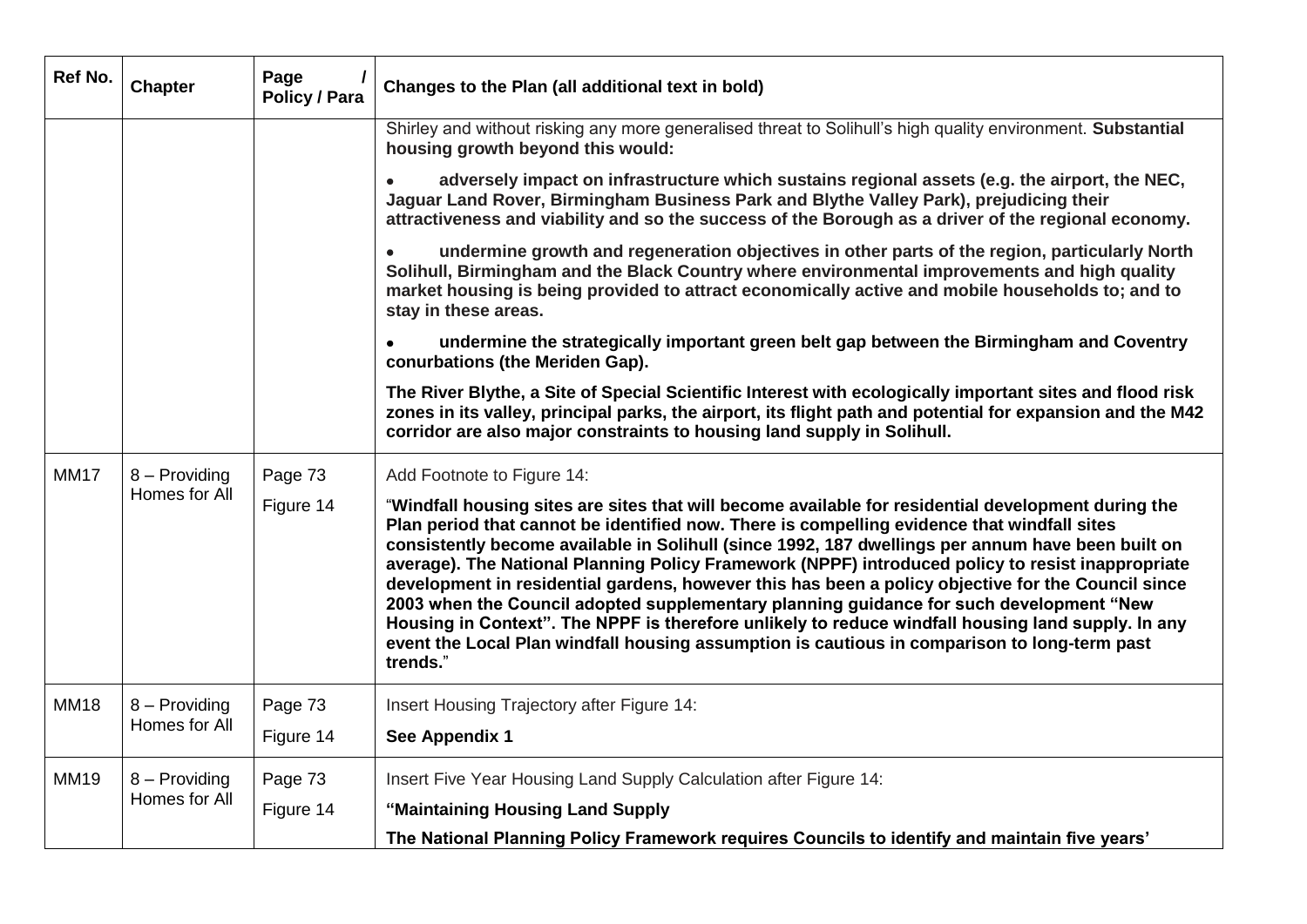| Ref No.     | <b>Chapter</b>                 | Page<br>Policy / Para | Changes to the Plan (all additional text in bold)                                                                                                                                                                                                                                                                                                                                                                                                                                                                                                                                                                                                                                                                                                           |                    |  |
|-------------|--------------------------------|-----------------------|-------------------------------------------------------------------------------------------------------------------------------------------------------------------------------------------------------------------------------------------------------------------------------------------------------------------------------------------------------------------------------------------------------------------------------------------------------------------------------------------------------------------------------------------------------------------------------------------------------------------------------------------------------------------------------------------------------------------------------------------------------------|--------------------|--|
|             |                                |                       | housing land supply with an additional buffer of 5% to ensure choice and competition in the market.<br>The following table establishes the five year housing land requirement from the anticipated date of<br>Local Plan adoption (2013):                                                                                                                                                                                                                                                                                                                                                                                                                                                                                                                   |                    |  |
|             |                                |                       | <b>Housing Land Requirement</b>                                                                                                                                                                                                                                                                                                                                                                                                                                                                                                                                                                                                                                                                                                                             |                    |  |
|             |                                |                       | Draft Local Plan Housing Land Provision Target 1 <sup>st</sup> April 2006 - 31 <sup>st</sup><br><b>March 2028</b>                                                                                                                                                                                                                                                                                                                                                                                                                                                                                                                                                                                                                                           | 11,000<br>(500 per |  |
|             |                                |                       | (annual average is 11,000/22)                                                                                                                                                                                                                                                                                                                                                                                                                                                                                                                                                                                                                                                                                                                               | annum)             |  |
|             |                                |                       | Net additional dwellings to be provided $1st$ April 2006 – $31st$ March<br>2018 (500 x 12)                                                                                                                                                                                                                                                                                                                                                                                                                                                                                                                                                                                                                                                                  | 6,000              |  |
|             |                                |                       | Deduct net additional housing provision 1st April 2006 - 31st March<br>2013                                                                                                                                                                                                                                                                                                                                                                                                                                                                                                                                                                                                                                                                                 | $-2,703$           |  |
|             |                                |                       | <b>Five Year Housing Land Requirement</b>                                                                                                                                                                                                                                                                                                                                                                                                                                                                                                                                                                                                                                                                                                                   | 3,297              |  |
|             |                                |                       | $+5%$                                                                                                                                                                                                                                                                                                                                                                                                                                                                                                                                                                                                                                                                                                                                                       | 165                |  |
|             |                                |                       | <b>Total</b>                                                                                                                                                                                                                                                                                                                                                                                                                                                                                                                                                                                                                                                                                                                                                | 3,462              |  |
|             |                                |                       | <b>Deliverable Housing Land Supply</b>                                                                                                                                                                                                                                                                                                                                                                                                                                                                                                                                                                                                                                                                                                                      |                    |  |
|             |                                |                       | Sites with planning permission, April 2013                                                                                                                                                                                                                                                                                                                                                                                                                                                                                                                                                                                                                                                                                                                  | 1,009              |  |
|             |                                |                       | <b>Strategic Housing Land Availability Assessment Sites</b>                                                                                                                                                                                                                                                                                                                                                                                                                                                                                                                                                                                                                                                                                                 | 102                |  |
|             |                                |                       | Deliverable Local Plan Sites *                                                                                                                                                                                                                                                                                                                                                                                                                                                                                                                                                                                                                                                                                                                              | 1,496              |  |
|             |                                |                       | <b>North Solihull Business Plan Identified Sites</b>                                                                                                                                                                                                                                                                                                                                                                                                                                                                                                                                                                                                                                                                                                        | 398                |  |
|             |                                |                       | <b>Windfall housing Land Supply 2013-2018</b>                                                                                                                                                                                                                                                                                                                                                                                                                                                                                                                                                                                                                                                                                                               | 750                |  |
|             |                                |                       | <b>Total Estimated Capacity</b>                                                                                                                                                                                                                                                                                                                                                                                                                                                                                                                                                                                                                                                                                                                             | 3,755              |  |
|             |                                |                       | * Policy P5 includes a mechanism to release the sites from the next Phase if housing land supply falls                                                                                                                                                                                                                                                                                                                                                                                                                                                                                                                                                                                                                                                      |                    |  |
|             |                                |                       | below five years."                                                                                                                                                                                                                                                                                                                                                                                                                                                                                                                                                                                                                                                                                                                                          |                    |  |
| <b>MM20</b> | 8 - Providing<br>Homes for All | Page 73               | Add new paragraph after 8.4.3 as follows:<br>"Following discussions falling under the Duty to Cooperate Solihull Council recognise that evidence<br>is emerging to indicate that Birmingham will not be able to accommodate the whole of its new<br>housing requirement for 2011-31 within its administrative boundary and that some provision will need<br>to be made in adjoining areas to help meet Birmingham's needs. Solihull Council will work<br>collaboratively with Birmingham and other relevant neighbouring local authorities and with the<br>GBSLEP to establish objectively the level of long term growth through jointly commissioning a<br>Strategic Housing Needs Study, and work to establish the scale and distribution of any emerging |                    |  |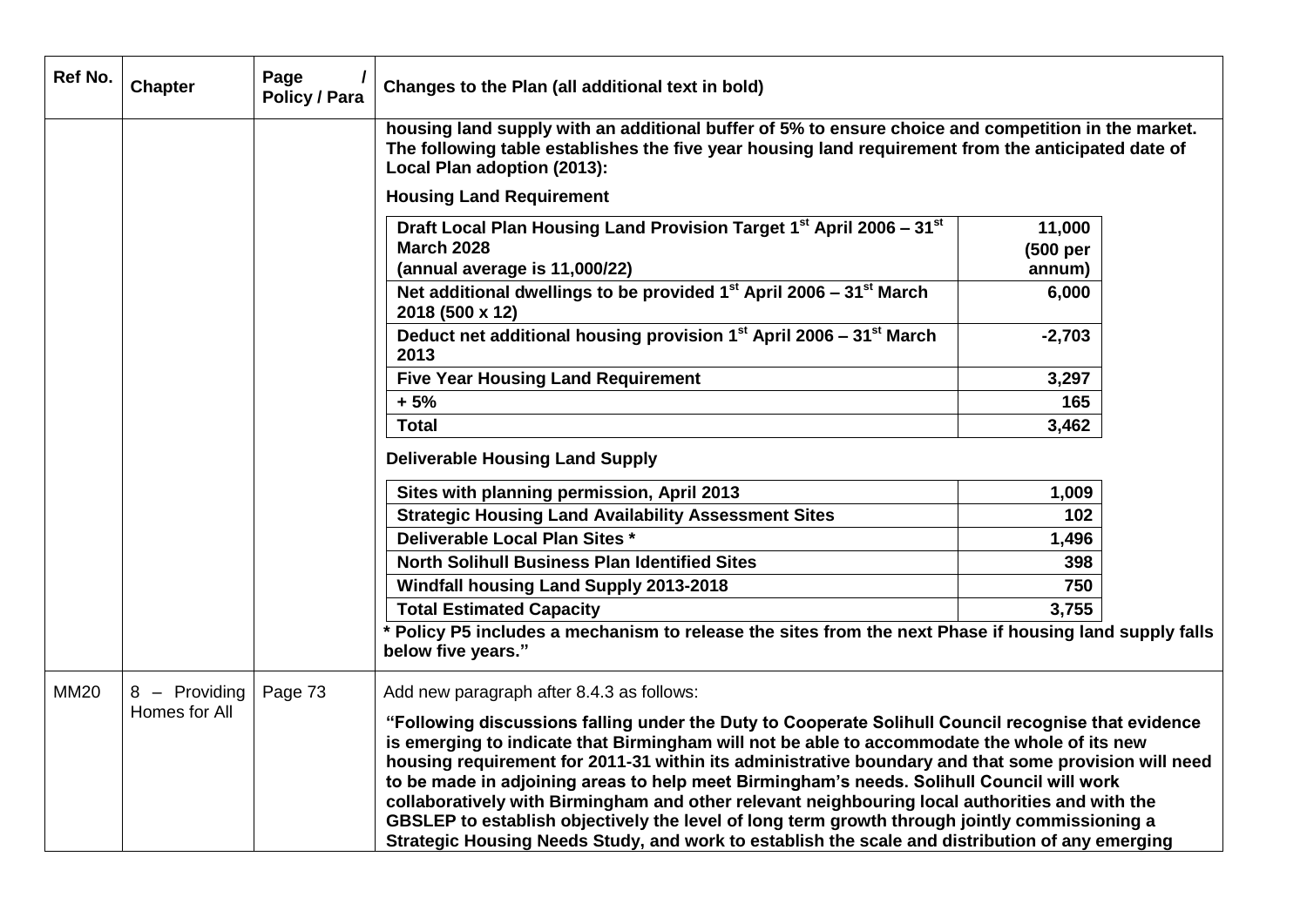| Ref No.     | <b>Chapter</b> | Page<br><b>Policy / Para</b> | Changes to the Plan (all additional text in bold)                                                                                                                                                                                                                                                                                                                                                                                                                                                       |
|-------------|----------------|------------------------------|---------------------------------------------------------------------------------------------------------------------------------------------------------------------------------------------------------------------------------------------------------------------------------------------------------------------------------------------------------------------------------------------------------------------------------------------------------------------------------------------------------|
|             |                |                              | housing shortfall. This may require a review of the Green Belt in relevant locations.                                                                                                                                                                                                                                                                                                                                                                                                                   |
|             |                |                              | It is anticipated that a Strategic Housing Needs Study will be commissioned and prepared during<br>2013 as evidence to inform the development of a GBSLEP strategy (Strategic Spatial Framework).<br>This would provide a high level context for reviewing the Solihull Strategic Housing Market<br>Assessment (SHMA) during 2014. In the event that the work identifies that further provision is needed<br>in Solihull, a review of the Solihull Local Plan will be brought forward to address this." |
| <b>MM21</b> | 8 - Providing  | Page 75                      | Site renamed "Land rear of Cooks Lane, Kingshurst"                                                                                                                                                                                                                                                                                                                                                                                                                                                      |
|             | Homes for All  | Figure 15                    | Reduction in site area from '4.37 ha' to '1.98 ha', reduction in capacity estimate from '200' to '70' and                                                                                                                                                                                                                                                                                                                                                                                               |
|             |                | Site 1                       | reduction in density from '45' to '35'.                                                                                                                                                                                                                                                                                                                                                                                                                                                                 |
| <b>MM22</b> | 8 - Providing  | Page 77                      | In the Capacity Estimate (net) column delete '100' and insert '130'.                                                                                                                                                                                                                                                                                                                                                                                                                                    |
|             | Homes for All  | Figure 15                    |                                                                                                                                                                                                                                                                                                                                                                                                                                                                                                         |
|             |                | Site 11                      |                                                                                                                                                                                                                                                                                                                                                                                                                                                                                                         |
| <b>MM23</b> | 8 - Providing  | Page 78                      | Site moved from 'Mature Suburbs' to 'Rural Area'.                                                                                                                                                                                                                                                                                                                                                                                                                                                       |
|             | Homes for All  | Figure 15                    | Increase in site area from '6.25ha' to '7.25ha'                                                                                                                                                                                                                                                                                                                                                                                                                                                         |
|             |                | Site 10                      | Increase in capacity estimate from '250' to '350'                                                                                                                                                                                                                                                                                                                                                                                                                                                       |
|             |                |                              | Increase in density from '40' to '46'                                                                                                                                                                                                                                                                                                                                                                                                                                                                   |
| <b>MM24</b> | 8 - Providing  | Page 80                      | Decrease in site area from '6.25ha' to '5.0ha'                                                                                                                                                                                                                                                                                                                                                                                                                                                          |
|             | Homes for All  | Figure 15                    | Increase in density from '40' to '50'                                                                                                                                                                                                                                                                                                                                                                                                                                                                   |
|             |                | Site 10                      |                                                                                                                                                                                                                                                                                                                                                                                                                                                                                                         |
| <b>MM25</b> | 8 - Providing  | Page 82                      | In the Reasons and Conditions column add text at the end of the sentence to read:                                                                                                                                                                                                                                                                                                                                                                                                                       |
|             | Homes for All  | Figure 15                    | "or in the event the ammunition depot is unavailable, some alternative development solution                                                                                                                                                                                                                                                                                                                                                                                                             |
|             |                | Site 24                      | delivering additional open space."                                                                                                                                                                                                                                                                                                                                                                                                                                                                      |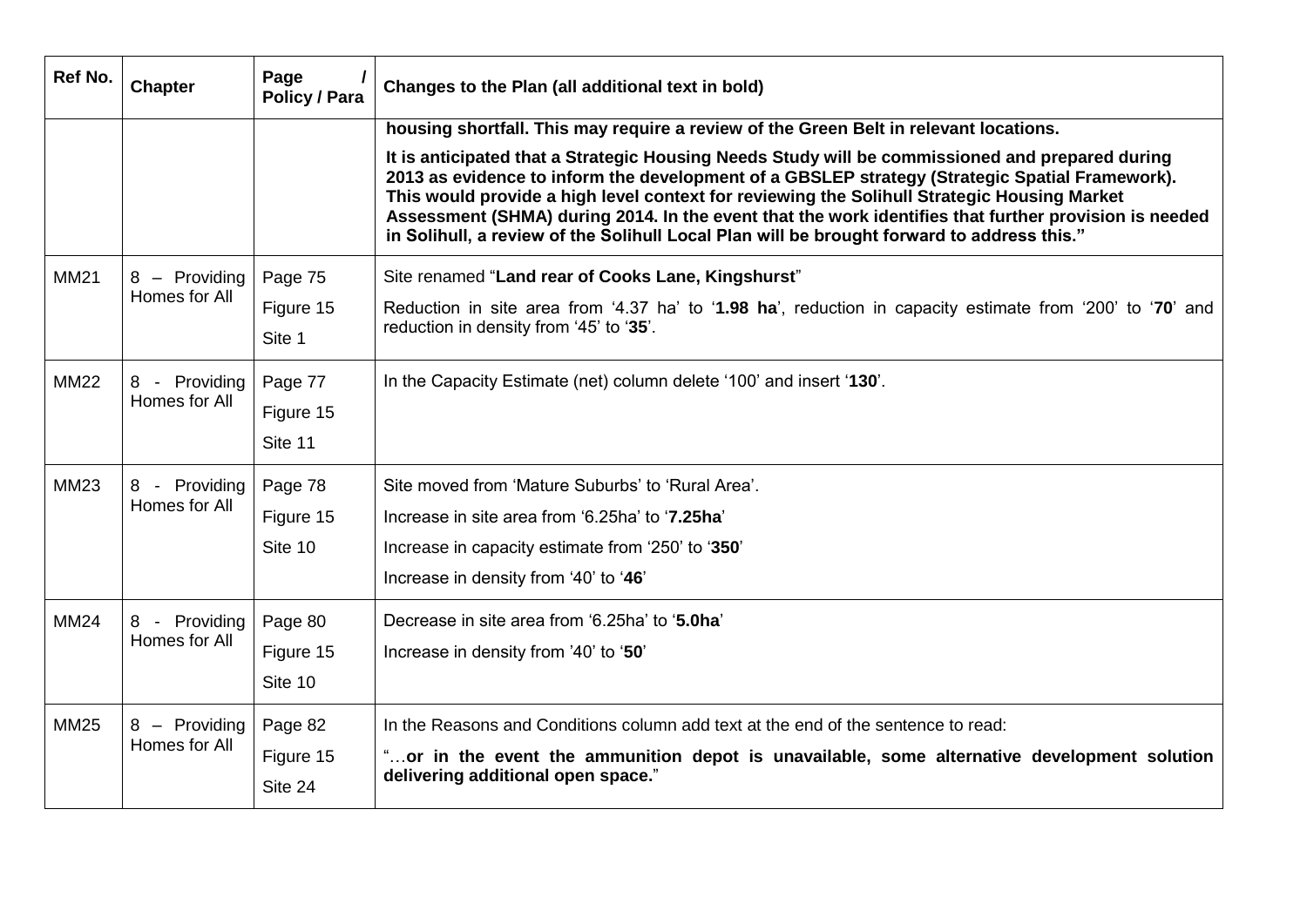| Ref No.     | <b>Chapter</b>                 | Page<br><b>Policy / Para</b> | Changes to the Plan (all additional text in bold)                                                                                                                                                                                                                                                                                                                                                                                                                                                                |
|-------------|--------------------------------|------------------------------|------------------------------------------------------------------------------------------------------------------------------------------------------------------------------------------------------------------------------------------------------------------------------------------------------------------------------------------------------------------------------------------------------------------------------------------------------------------------------------------------------------------|
| <b>MM26</b> | 8 - Providing<br>Homes for All | Page 83<br>Policy P6         | Consequential changes throughout Policy P6 and paragraph 8.7.4 as a result of updated evidence and to<br>provide clarity. Policy will now read:                                                                                                                                                                                                                                                                                                                                                                  |
|             |                                | Para 8.7.4                   | "Policy P6 – Provision of Sites for Gypsies and Travellers                                                                                                                                                                                                                                                                                                                                                                                                                                                       |
|             |                                |                              | The Council will meet the identified need for 38 permanent residential pitches to 2027 as set out in the<br>2012 Gypsy and Traveller Accommodation Assessment. The provision of pitches to meet this need<br>will be determined through a Gypsy and Traveller Site Allocations Development Plan Document.                                                                                                                                                                                                        |
|             |                                |                              | The following criteria will be used in the allocation of future sites and subject to compliance with<br>other policies in the plan, applications which perform well against the criteria and which contribute to<br>meeting any identified unmet need, will be considered favourably.                                                                                                                                                                                                                            |
|             |                                |                              | i.<br>The size and scale of the site and the number of caravans stationed is appropriate to the size and<br>density of the local settled community;                                                                                                                                                                                                                                                                                                                                                              |
|             |                                |                              | ii. Any unacceptable adverse visual impact can be adequately minimised;                                                                                                                                                                                                                                                                                                                                                                                                                                          |
|             |                                |                              | iii. The site is not in an area prone to flooding;                                                                                                                                                                                                                                                                                                                                                                                                                                                               |
|             |                                |                              | iv. Any unacceptable adverse impact on landscape or local nature conservation designations,<br>ecology, biodiversity or the historic environment can be mitigated;                                                                                                                                                                                                                                                                                                                                               |
|             |                                |                              | There is no unacceptable adverse impact on privacy and residential amenity for both site<br>v.<br>residents and neighbouring land uses;                                                                                                                                                                                                                                                                                                                                                                          |
|             |                                |                              | vi. The site has safe and convenient access to the highway network;                                                                                                                                                                                                                                                                                                                                                                                                                                              |
|             |                                |                              | vii. Local services and facilities such as schools, health facilities, fresh food and employment are<br>accessible by walking, cycling and public transport, or it can be demonstrated that the site is<br>sustainable in other ways.                                                                                                                                                                                                                                                                            |
|             |                                |                              | Sites in the Green Belt will not be permitted unless other locations have been considered and only<br>then in "very special circumstances"."                                                                                                                                                                                                                                                                                                                                                                     |
|             |                                |                              | New Paragraph 8.7.4 will now read:<br>"The Solihull Gypsy and Traveller Accommodation Assessment (GTAA) was updated in 2012 and<br>identified a need for 38 permanent residential pitches to be provided in the Borough between 2012<br>and 2027. Of these, 26 pitches are required between 2012 and 2017; a further 6 are required between<br>2017 and 2022, and 6 more between 2022 and 2027. The GTAA identified no requirement for a<br>travelling showpeople site or a formal transit site in the Borough." |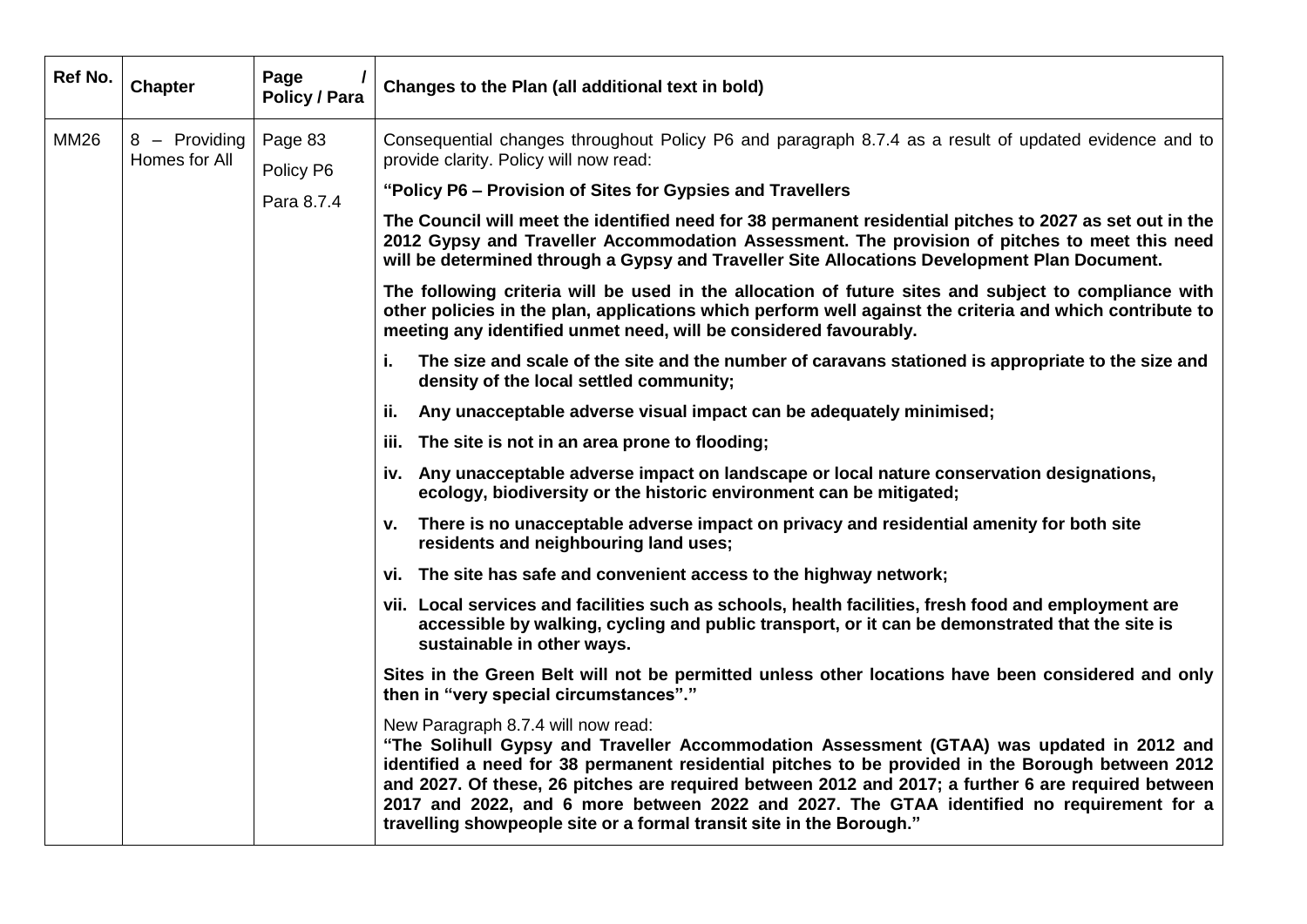| Ref No.     | <b>Chapter</b>                                               | Page<br>Policy / Para | Changes to the Plan (all additional text in bold)                                                                                                                                                                                                                                                                                                                                                            |
|-------------|--------------------------------------------------------------|-----------------------|--------------------------------------------------------------------------------------------------------------------------------------------------------------------------------------------------------------------------------------------------------------------------------------------------------------------------------------------------------------------------------------------------------------|
| <b>MM27</b> | $9 -$ Improving                                              | Page 87               | Delete a) v and replace with:                                                                                                                                                                                                                                                                                                                                                                                |
|             | Accessibility<br>and<br>Encouraging<br>Sustainable<br>Travel | Policy P8<br>a) v.    | "The Council will support proposals for strategic public transport schemes such as rapid transit, local<br>rail schemes as identified in LTP3 and local Park and Ride at appropriate railway stations subject to<br>other policies in the Local Plan;"                                                                                                                                                       |
| <b>MM28</b> | 10 - Protecting                                              | Page 101              | Insert at the beginning of the last sentence of paragraph 10.4.4:                                                                                                                                                                                                                                                                                                                                            |
|             | and Enhancing<br>Our                                         | Para 10.4.4           | "The Council's Nature Conservation Strategy,"                                                                                                                                                                                                                                                                                                                                                                |
|             | Environment                                                  | Para 10.4.5           | Add new sentence at end of paragraph 10.4.5:                                                                                                                                                                                                                                                                                                                                                                 |
|             |                                                              |                       | "Annual updates to the network of Local Wildlife Sites are provided to the Council by the Habitat<br>Biodiversity Audit Partnership and illustrated on the annually updated Nature Conservation Strategy<br>Map, along with other components of the Borough's ecological network."                                                                                                                           |
| <b>MM29</b> | $10 -$ Protecting<br>and Enhancing<br>Our<br>Environment     | Page 102              | Delete last sentence of the first paragraph of Policy P11 and insert new sentence as follows:                                                                                                                                                                                                                                                                                                                |
|             |                                                              | Policy P11            | " The Council will expect developers to demonstrate that all proposed development will be served<br>by appropriate sewerage infrastructure and that there is sufficient sewage treatment capacity to<br>ensure that there is no deterioration of water quality, or that the delivery of any development will not<br>be delayed by the need for additional water treatment provision."                        |
| <b>MM30</b> | 10 - Protecting<br>and Enhancing<br>Our<br>Environment       | Page 104              | Add new sentence to the end of paragraph 10.6.6 as follows:                                                                                                                                                                                                                                                                                                                                                  |
|             |                                                              | Para 10.6.6           | "Developers will be expected to review and pay due regard to the recommendations included within<br>the Local Flood Risk Strategy produced by the Lead Local Flood Authority. The Strategy may<br>highlight opportunities to work in partnership with the Environment Agency and the Lead Local Flood<br>"Authority to contribute to the reduction of flood risk to new development and to third party land. |
| <b>MM31</b> | 10 - Protecting                                              | Page 107              | Text to be added to end of paragraph 10.8.2 as follows <sup>2</sup> :                                                                                                                                                                                                                                                                                                                                        |
|             | and Enhancing<br>Our<br>Environment                          | Para 10.8.2           | " The evidence indicates waste arisings to the end of the Plan period of up to 0.1 million tonnes per<br>annum of municipal, 0.26 million tonnes per annum of commercial and industrial, 0.3 million tonnes<br>per annum of construction, demolition and excavation, and 0.01 million tonnes per annum of                                                                                                    |

 2 Final sentence of paragraph 10.8.2 in Submission Draft Document; "If this is not feasible…" deleted through Additional Modification 52.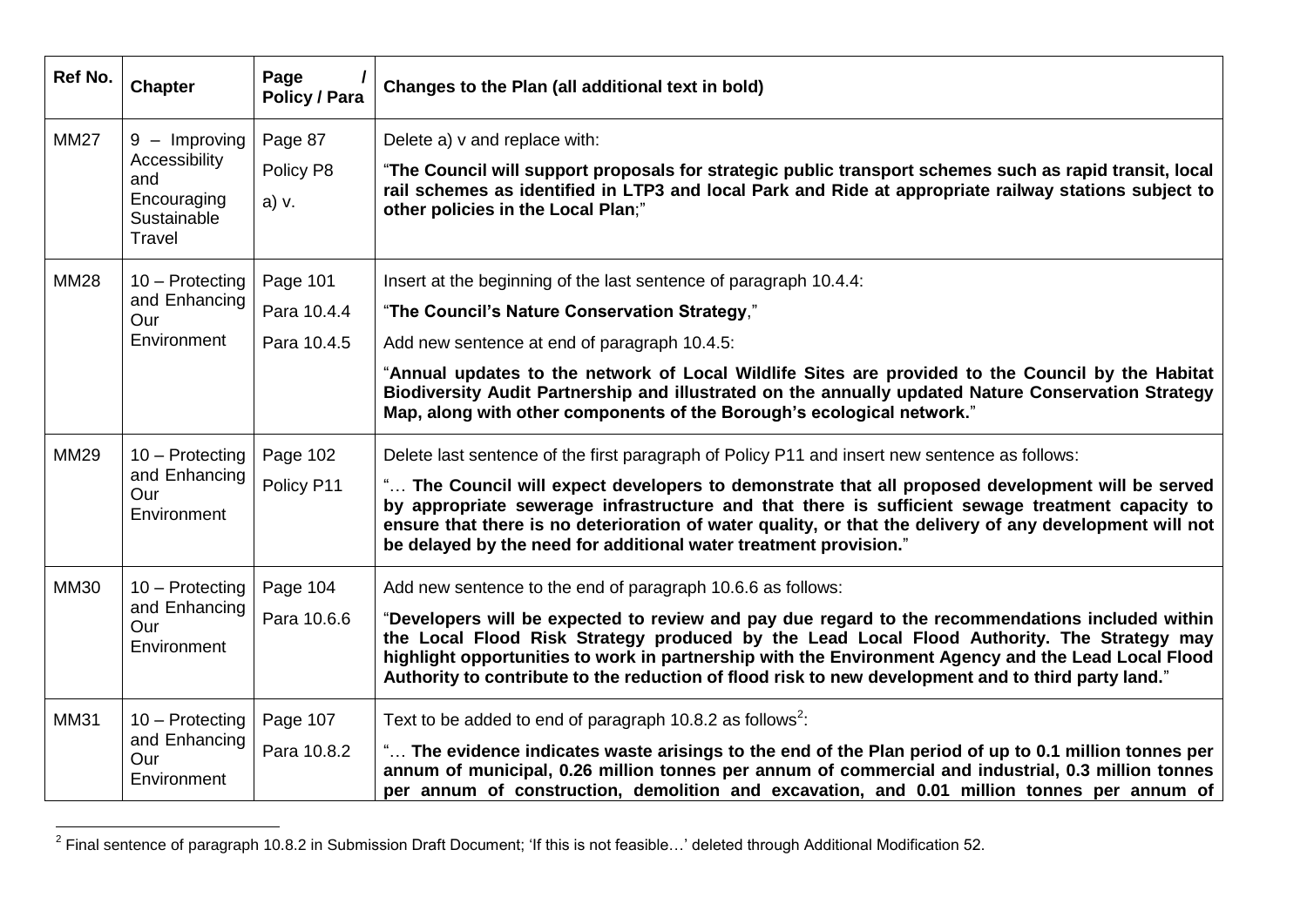| Ref No.     | <b>Chapter</b>                                         | Page<br><b>Policy / Para</b> | Changes to the Plan (all additional text in bold)                                                                                                                                                                                                                                                                                                                                                                                                                                                                                                                                                                                                                                                                                                                                                                                                                                                                                                                                                                                                                                                                                                                                                                                                                                                                                                                                                                           |
|-------------|--------------------------------------------------------|------------------------------|-----------------------------------------------------------------------------------------------------------------------------------------------------------------------------------------------------------------------------------------------------------------------------------------------------------------------------------------------------------------------------------------------------------------------------------------------------------------------------------------------------------------------------------------------------------------------------------------------------------------------------------------------------------------------------------------------------------------------------------------------------------------------------------------------------------------------------------------------------------------------------------------------------------------------------------------------------------------------------------------------------------------------------------------------------------------------------------------------------------------------------------------------------------------------------------------------------------------------------------------------------------------------------------------------------------------------------------------------------------------------------------------------------------------------------|
|             |                                                        |                              | hazardous waste*. The capacity of waste management facilities in the Borough is estimated at 0.17<br>million tonnes per annum, based on the licensed sites for 2011** and the capacity of a more recent<br>composting facility that has opened in the Borough. The estimated gap between waste arising and<br>capacity of facilities in the Borough was 0.35 million tonnes in 2011. This could increase to over 0.5<br>million tonnes per annum by the end of the Plan period in 2027-28, made up of 0.09 million tonnes per<br>annum municipal, 0.25 million tonnes per annum commercial and industrial with the requirement<br>mainly for recycling facilities, 0.16 million tonnes per annum construction, demolition and excavation<br>and 0.01 million tonnes per annum of hazardous waste***. The requirement for additional capacity by<br>2027-28 is estimated at 0.4 million tonnes per annum for recycling, 0.03 million tonnes per annum for<br>organic treatment, 0.05 million tonnes per annum for recovery and 0.03 million tonnes per annum for<br>other treatment annually. This takes account of national municipal waste management targets for<br>reuse, recycling and composting of 45% by 2015 and 50% by 2020, whilst the Council has an<br>aspiration to achieve a performance of 60% by 2020. The targets for recovery and biodegradable<br>waste to landfill for 2020 have already been exceeded. |
|             |                                                        |                              | * West Midlands Landfill Capacity study 2009                                                                                                                                                                                                                                                                                                                                                                                                                                                                                                                                                                                                                                                                                                                                                                                                                                                                                                                                                                                                                                                                                                                                                                                                                                                                                                                                                                                |
|             |                                                        |                              | ** Environment Agency Waste Data Interrogator 2011                                                                                                                                                                                                                                                                                                                                                                                                                                                                                                                                                                                                                                                                                                                                                                                                                                                                                                                                                                                                                                                                                                                                                                                                                                                                                                                                                                          |
|             |                                                        |                              | *** Waste: A Future Resource for Business 2008; Regional Approach to Landfill Diversion<br>Infrastructure 2009."                                                                                                                                                                                                                                                                                                                                                                                                                                                                                                                                                                                                                                                                                                                                                                                                                                                                                                                                                                                                                                                                                                                                                                                                                                                                                                            |
| <b>MM32</b> | 10 - Protecting<br>and Enhancing<br>our<br>Environment | Page 109<br>Policy P13       | At the end of the second paragraph under Provision for primary sand and gravel extraction add the following<br>text:                                                                                                                                                                                                                                                                                                                                                                                                                                                                                                                                                                                                                                                                                                                                                                                                                                                                                                                                                                                                                                                                                                                                                                                                                                                                                                        |
|             |                                                        |                              | 'Extraction of any site or part thereof that will impact on an adjacent Site of Special Scientific Interest<br>will be permitted only if the necessary avoidance and/or mitigation is incorporated to protect the<br>SSSI.'                                                                                                                                                                                                                                                                                                                                                                                                                                                                                                                                                                                                                                                                                                                                                                                                                                                                                                                                                                                                                                                                                                                                                                                                 |
| <b>MM33</b> | 10 - Protecting                                        | Page 111                     | Add the following text to the end of paragraph 10.10.6                                                                                                                                                                                                                                                                                                                                                                                                                                                                                                                                                                                                                                                                                                                                                                                                                                                                                                                                                                                                                                                                                                                                                                                                                                                                                                                                                                      |
|             | and Enhancing<br>our<br>Environment                    | Para 10.10.6                 | The Council will require that investigations are undertaken to demonstrate that there will be no<br>adverse impact on a Site of Special Scientific Interest before planning permission is granted.'                                                                                                                                                                                                                                                                                                                                                                                                                                                                                                                                                                                                                                                                                                                                                                                                                                                                                                                                                                                                                                                                                                                                                                                                                         |
| <b>MM34</b> | 10 - Protecting                                        | Page 111                     | After second sentence add:                                                                                                                                                                                                                                                                                                                                                                                                                                                                                                                                                                                                                                                                                                                                                                                                                                                                                                                                                                                                                                                                                                                                                                                                                                                                                                                                                                                                  |
|             | and Enhancing<br>our<br>Environment                    | Para 10.10.7                 | 'The restoration of any site that has a biodiversity designation, or equivalent biodiversity value, shall<br>prioritise the contribution to biodiversity objectives.'                                                                                                                                                                                                                                                                                                                                                                                                                                                                                                                                                                                                                                                                                                                                                                                                                                                                                                                                                                                                                                                                                                                                                                                                                                                       |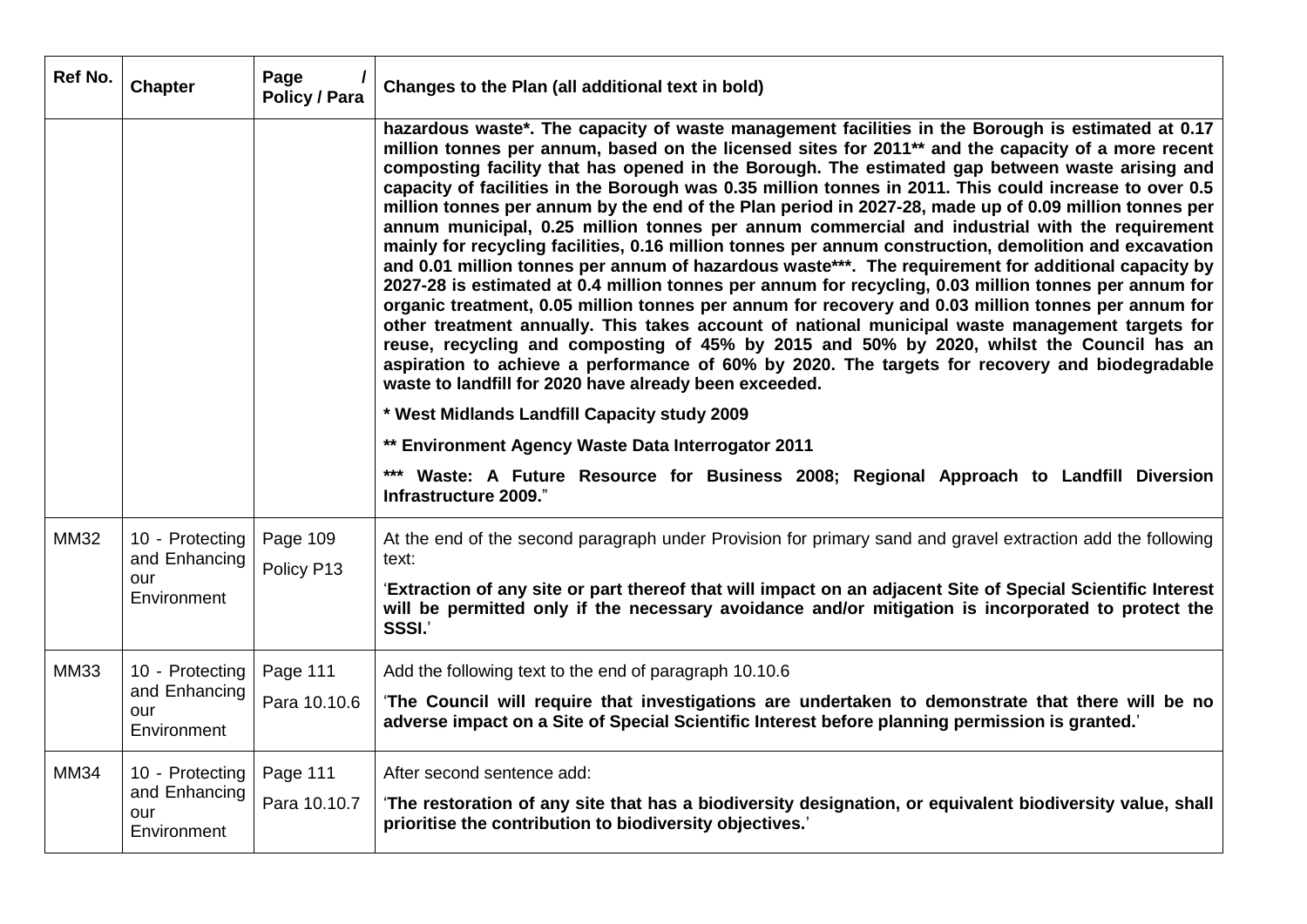| Ref No.     | <b>Chapter</b>                           | Page<br><b>Policy / Para</b> | Changes to the Plan (all additional text in bold)                                                                                                                                                                                                                                                                                                      |  |  |  |
|-------------|------------------------------------------|------------------------------|--------------------------------------------------------------------------------------------------------------------------------------------------------------------------------------------------------------------------------------------------------------------------------------------------------------------------------------------------------|--|--|--|
| <b>MM35</b> | 11 - Promoting<br>Quality<br>of<br>Place | Page118                      | In the third paragraph of Policy P15 delete:                                                                                                                                                                                                                                                                                                           |  |  |  |
|             |                                          | Policy P15                   | at least the Good/Silver Building for Life (BfL) design standard' and insert ' <b>how they meet Building.</b> '<br>for Life 12'                                                                                                                                                                                                                        |  |  |  |
| <b>MM36</b> | 13 - Delivery<br>and Monitoring          | Page 139                     | New policy on Developer Contributions and Infrastructure Provision which will now read:                                                                                                                                                                                                                                                                |  |  |  |
|             |                                          | Policy P21                   | "Policy P21 - Developer Contributions and Infrastructure Provision                                                                                                                                                                                                                                                                                     |  |  |  |
|             |                                          |                              | Development will be expected to provide, or contribute towards provision of:                                                                                                                                                                                                                                                                           |  |  |  |
|             |                                          |                              | Measures to directly mitigate its impact and make it acceptable in planning terms<br>$\bullet$                                                                                                                                                                                                                                                         |  |  |  |
|             |                                          |                              | Physical, social and green infrastructure to support the needs associated with the<br>$\bullet$<br>development                                                                                                                                                                                                                                         |  |  |  |
|             |                                          |                              | Infrastructure and mitigation measures will be provided in a timely manner to support the objectives<br>of the Local Plan.                                                                                                                                                                                                                             |  |  |  |
|             |                                          |                              | The Council will, where appropriate, seek to secure site-specific measures through planning<br>obligations. The nature and scale of any planning obligations sought will be related to the form of<br>development and its potential impact on the site and surrounding area. The cumulative impact of<br>developments will also be taken into account. |  |  |  |
|             |                                          |                              | Developer contributions in the form of the Community Infrastructure Levy will contribute towards<br>strategic infrastructure required to support the overall development in the Local Plan                                                                                                                                                             |  |  |  |
|             |                                          |                              | The Council will work in partnership with infrastructure providers and other delivery agencies in<br>updating the Infrastructure Delivery Plan, preparing Development Briefs and other LDF documents if<br>necessary."                                                                                                                                 |  |  |  |
| <b>MM37</b> | 13 - Delivery<br>and Monitoring          | Page 143                     | Amend monitoring indicator for Policy P5 to read:                                                                                                                                                                                                                                                                                                      |  |  |  |
|             |                                          | Figure 18                    | "Maintain a continuous five years (+5%) housing land supply based on the delivery target of 500 (net)<br>dwellings per annum (2006-2028) and taking delivery to date into account."                                                                                                                                                                    |  |  |  |
| <b>MM38</b> | 13 - Delivery<br>and Monitoring          | Page 145                     | Insert "(BfL)12" in the Delivery section for Policy P15 to read:                                                                                                                                                                                                                                                                                       |  |  |  |
|             |                                          | Fig. 18                      | 'Update the Development Control Validation Checklist to require applicants to demonstrate compliance<br>with Building for Life (BfL) 12 and the Lifetime Homes'                                                                                                                                                                                        |  |  |  |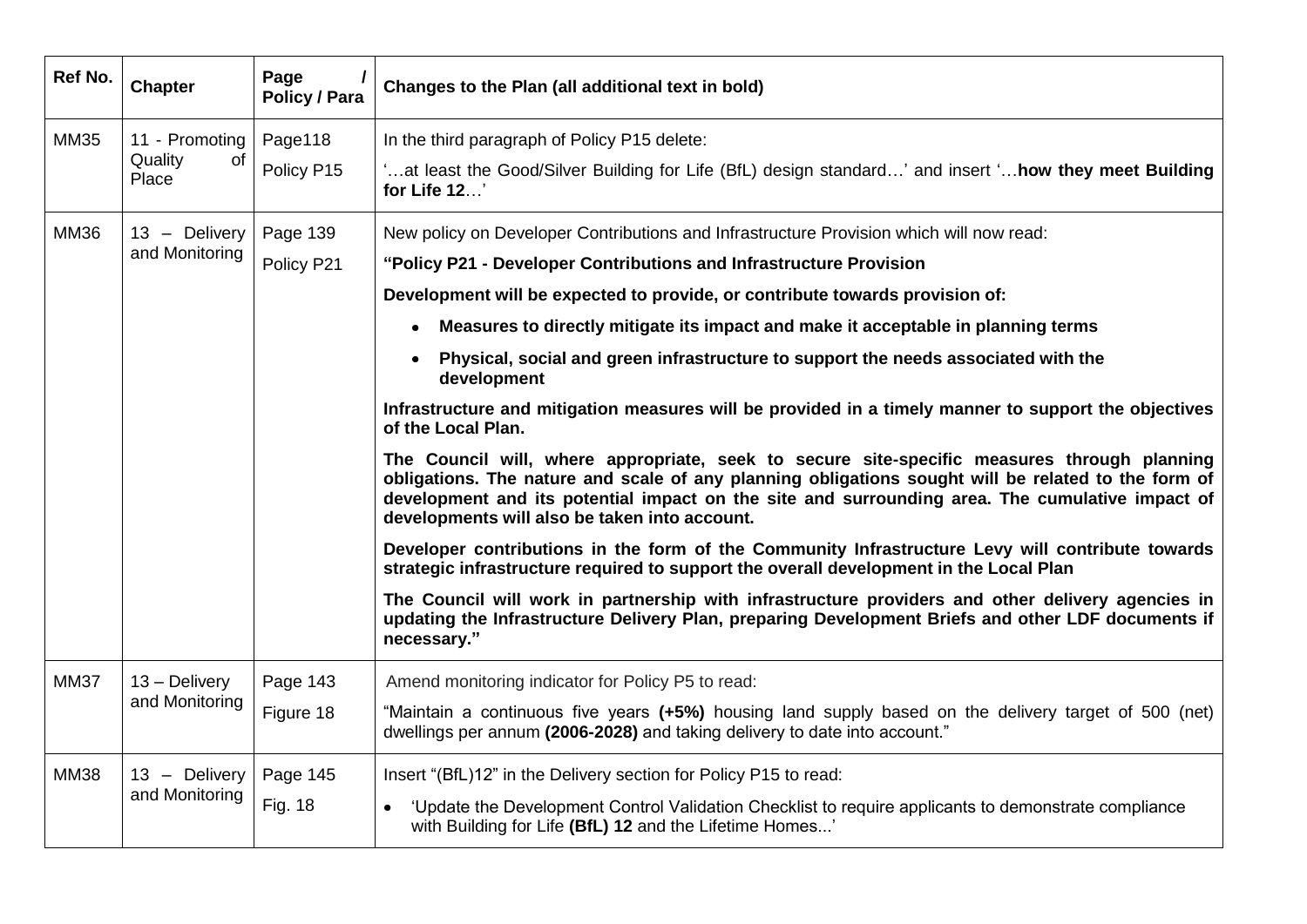| Ref No.     | <b>Chapter</b>                                            | Page<br>Policy / Para | Changes to the Plan (all additional text in bold)                                                                             |  |  |  |
|-------------|-----------------------------------------------------------|-----------------------|-------------------------------------------------------------------------------------------------------------------------------|--|--|--|
|             |                                                           |                       | Delete first monitoring indicator for Policy P15 and replace with:                                                            |  |  |  |
|             |                                                           |                       | 'Number/proportion of developments achieving at least 10 out of 12 'green lights' measured against<br><b>BfL12 Standard.'</b> |  |  |  |
| <b>MM39</b> | Appendix A -<br>Proposed<br>Development<br><b>Sites</b>   | Page 148<br>Site 1    | Amended site boundary for Land rear of Cooks Lane (formerly Foxglove Crescent). See attached plan in<br>Appendix 2.           |  |  |  |
| <b>MM40</b> | Appendix $A -$<br>Proposed<br>Development<br><b>Sites</b> | Page 178<br>Site 31   | Amended site boundary for Birmingham Business Park. See attached plan in Appendix 3.                                          |  |  |  |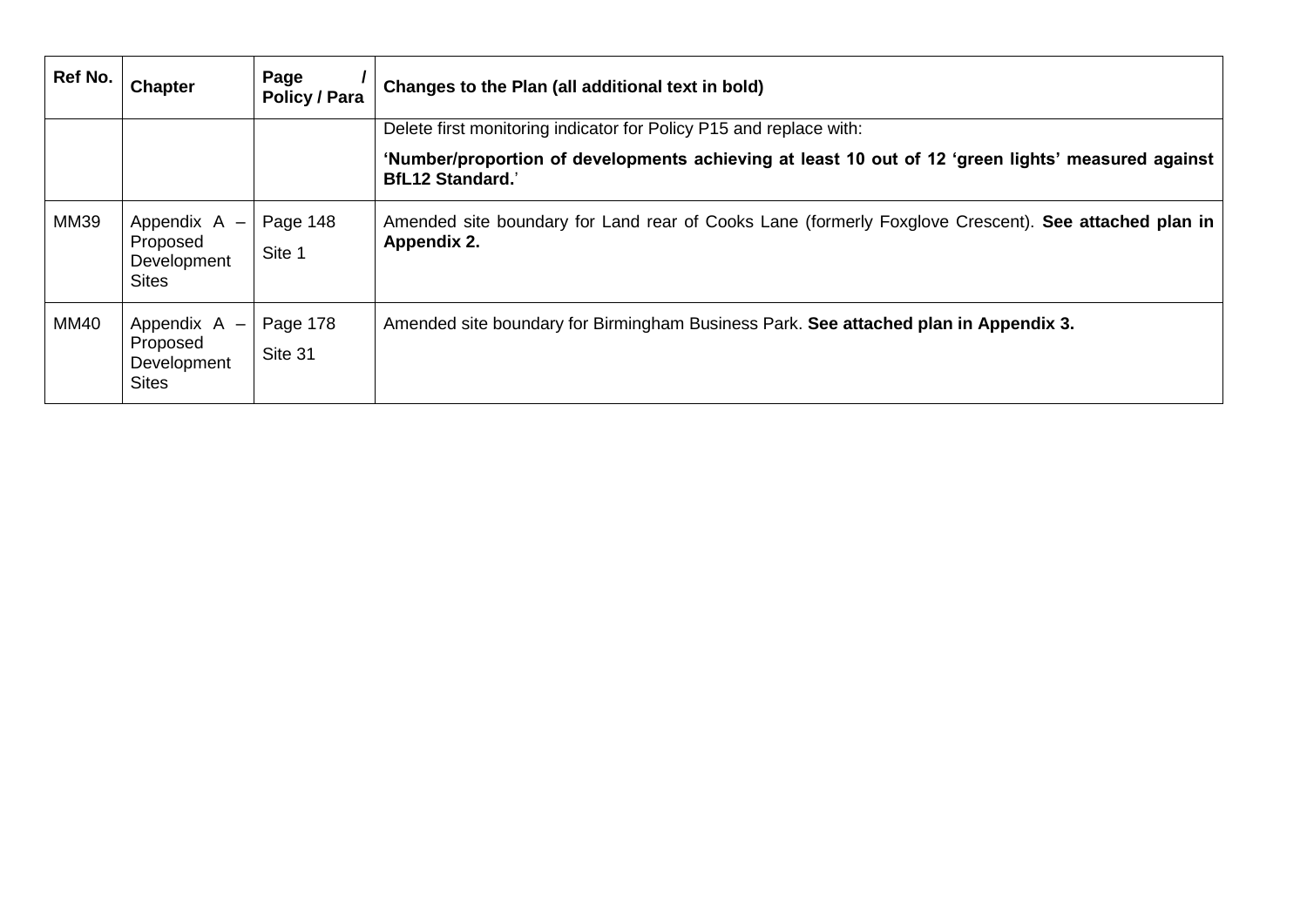# **Appendix 1 - Main Modification 18**

#### **Housing Trajectory**

**To illustrate the expected rate of housing delivery for the Plan period. The housing trajectory will be monitored and reviewed annually in the Strategic Housing Land Availability Assessment (SHLAA)**

|                                                             | <b>Dwellings</b><br><b>Completed</b><br>(net) | Projected<br><b>Completions</b><br>(net) | <b>Cumulative</b><br><b>Completions</b> | <b>Target</b> | <b>Cumulative</b><br><b>Target</b> | <b>Monitor - Difference</b><br><b>Between cumulative</b><br><b>Completions and</b><br><b>Cumulative target</b> | <b>Managed Delivery</b><br>Target $-$ to be<br>completed to achieve<br>the overall target | <b>Expected</b><br><b>Affordable</b><br><b>Housing</b><br><b>Delivery</b> |  |  |
|-------------------------------------------------------------|-----------------------------------------------|------------------------------------------|-----------------------------------------|---------------|------------------------------------|----------------------------------------------------------------------------------------------------------------|-------------------------------------------------------------------------------------------|---------------------------------------------------------------------------|--|--|
| 2006/07                                                     | 745                                           |                                          | 745                                     | 500           | 500                                | 245                                                                                                            | 500                                                                                       | 84                                                                        |  |  |
| 2007/08                                                     | 531                                           |                                          | 1,276                                   | 500           | 1,000                              | 276                                                                                                            | 488                                                                                       | 71                                                                        |  |  |
| 2008/09                                                     | 448                                           | -                                        | 1,724                                   | 500           | 1,500                              | 224                                                                                                            | 486                                                                                       | 33                                                                        |  |  |
| 2009/10                                                     | 151                                           |                                          | 1,875                                   | 500           | 2,000                              | $-125$                                                                                                         | 488                                                                                       | 145                                                                       |  |  |
| 2010/11                                                     | 197                                           |                                          | 2,072                                   | 500           | 2,500                              | $-428$                                                                                                         | 507                                                                                       | 194                                                                       |  |  |
| 2011/12                                                     | 268                                           |                                          | 2,340                                   | 500           | 3,000                              | $-660$                                                                                                         | 525                                                                                       | 119                                                                       |  |  |
| 2012/18                                                     |                                               | 4,587                                    | 6,927                                   | 3,000         | 6,000                              | 927                                                                                                            | 3,566                                                                                     | 2,454                                                                     |  |  |
| 2018/23                                                     |                                               | 2,195                                    | 9,122                                   | 2,500         | 8,500                              | 622                                                                                                            | 2,037                                                                                     | 1,335                                                                     |  |  |
| 2023/28                                                     |                                               | 1,896                                    | 11,018                                  | 2,500         | 11,000                             | 18                                                                                                             | 1,878                                                                                     | 970                                                                       |  |  |
| Affordable housing demolitions within the Regeneration Area |                                               |                                          |                                         |               |                                    |                                                                                                                |                                                                                           |                                                                           |  |  |
| Net additional affordable housing provision                 |                                               |                                          |                                         |               |                                    |                                                                                                                |                                                                                           |                                                                           |  |  |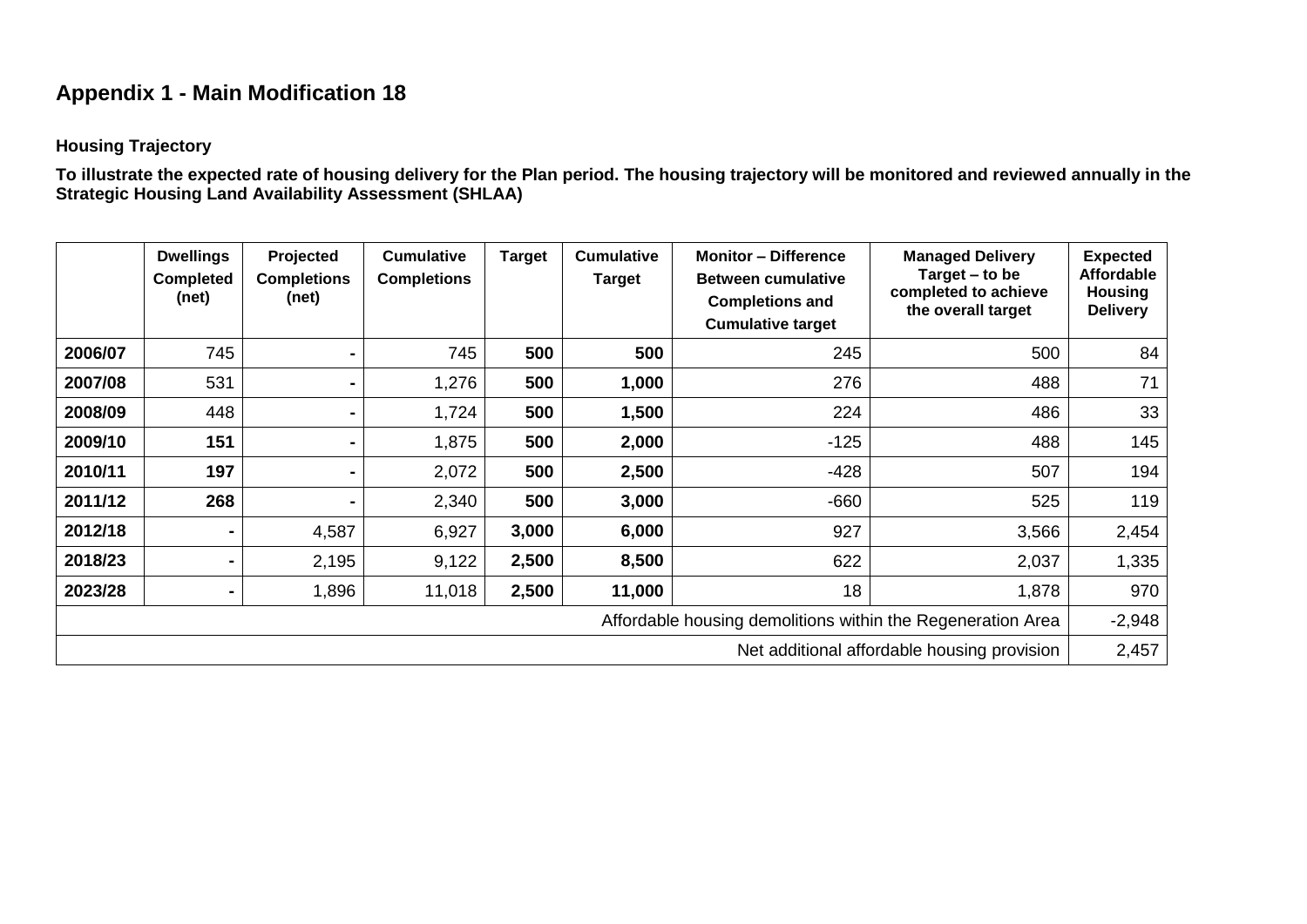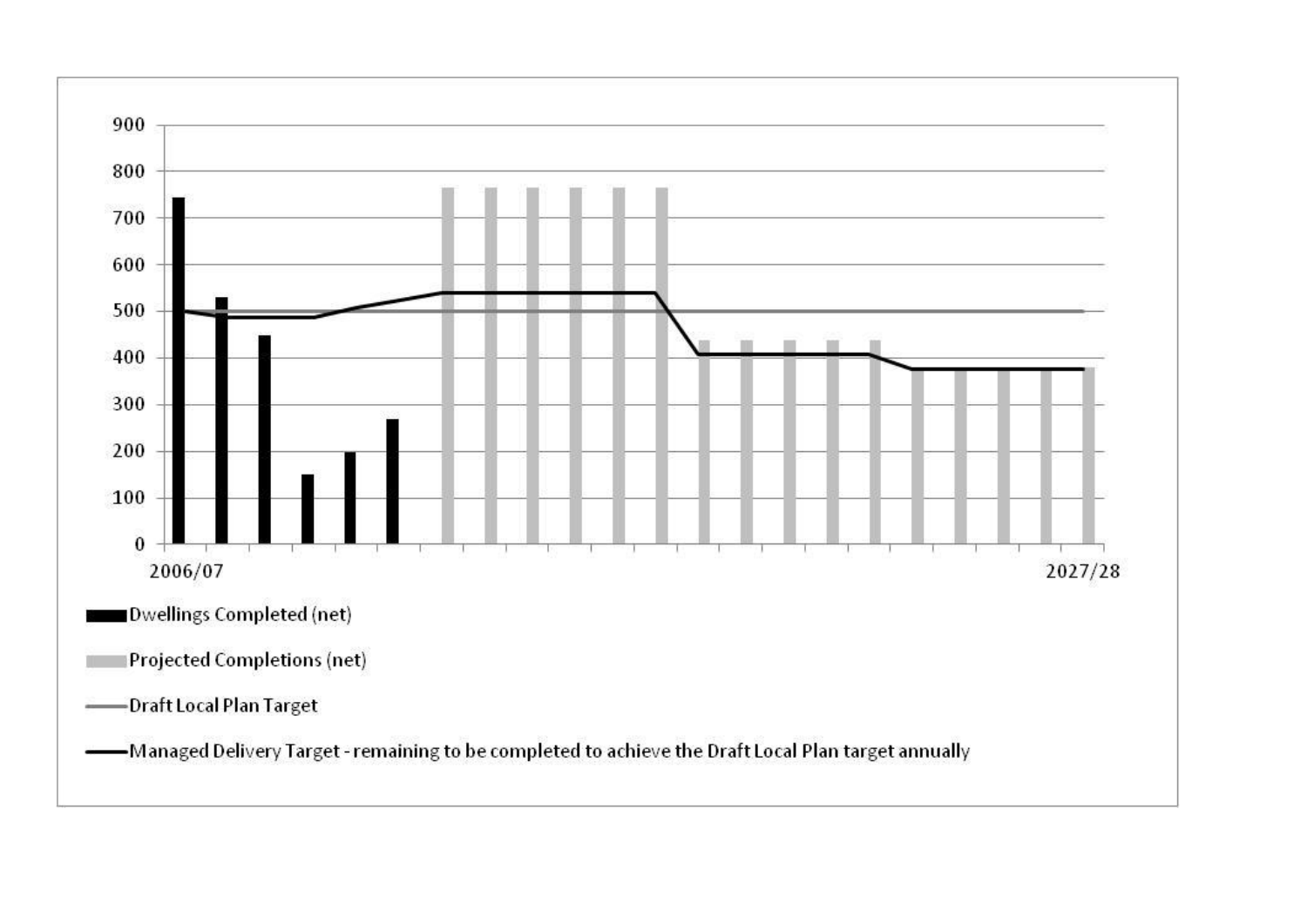